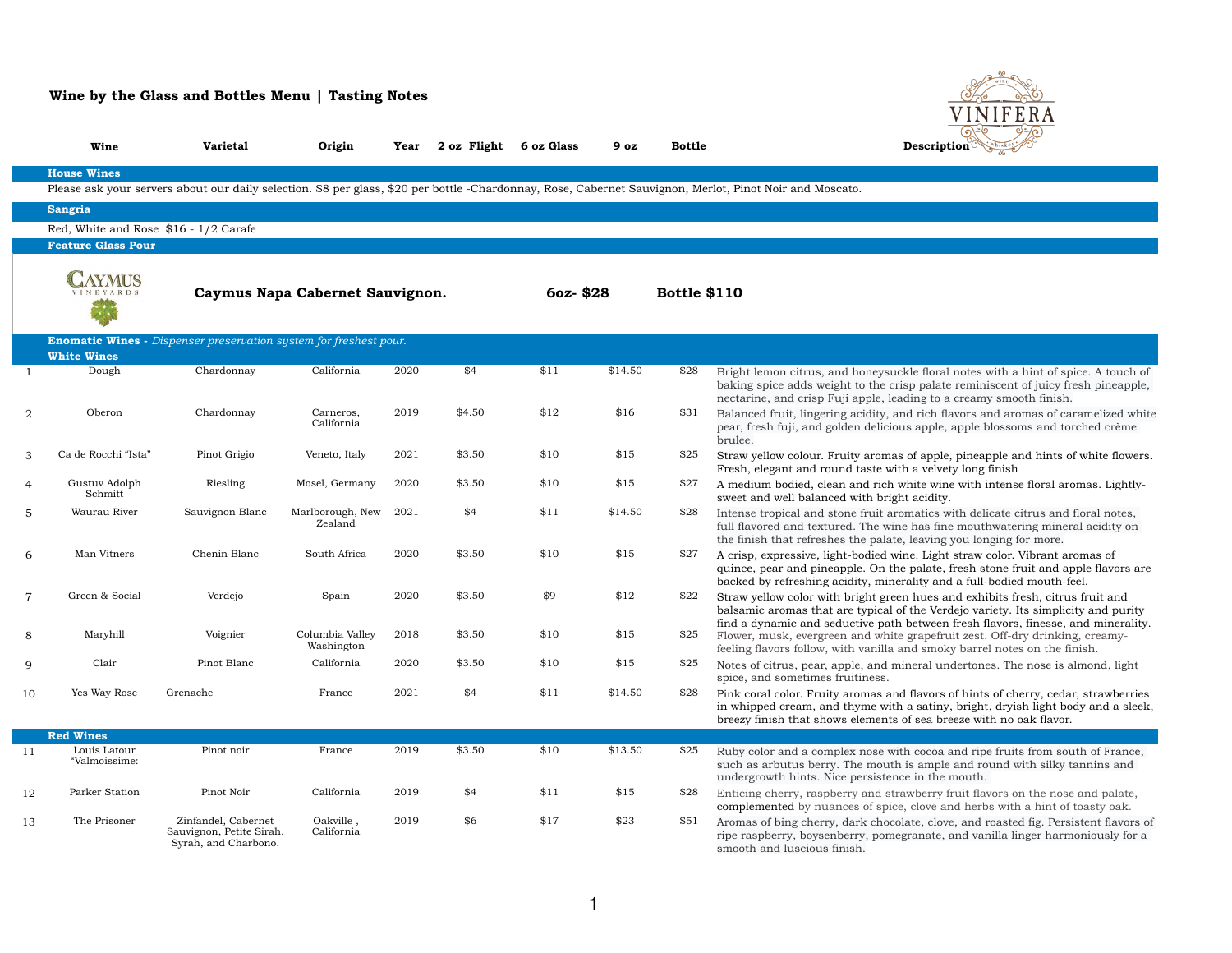| 14 | City Limit<br>Detour                | Cabernet sauvignon,<br>Merlot                   | Columbia Valley<br>Washington | 2019 | \$4.50 | \$12 | \$16    | \$31 | Notes of black currant, plum and<br>fruit flavors follow. Whatever oak                                                                   |
|----|-------------------------------------|-------------------------------------------------|-------------------------------|------|--------|------|---------|------|------------------------------------------------------------------------------------------------------------------------------------------|
| 15 | Rodano<br>Chianti Classico          | Sangiovese                                      | Chianti, Italy                | 2018 | 4.50   | \$13 | \$17.50 | \$32 | Juicy red wine with aromas of bla<br>hints of wet earth and tobacco. O                                                                   |
| 16 | Llama.<br>Old Vine                  | Malbec                                          | Mendoza,<br>Argentina         | 2019 | \$4    | \$11 | \$14.50 | \$28 | Attractive dark cherry-red color w<br>Fruity aromas of cherries, blackb<br>background of fine toasty hints fr                            |
| 17 | Esteban Martin                      | Garnacha, Syrah                                 | Spain                         | 2018 | \$3.50 | \$10 | \$15    | \$25 | Cherry and plum aromas comes v<br>cherry and green-herb flavors fini<br>prickly burn.                                                    |
| 18 | Silk & Spice                        | Touriga Nacional,<br>Alicante Bouschet,<br>Baga | Portugul                      | 2019 | \$3.50 | \$10 | \$15    | \$25 | Intense, deep ruby color, with a b<br>cooked black fruits. Sweet notes<br>impression in the mouth is rich a                              |
| 19 | Post & Beam.                        | Cabernet Sauvignon                              | Napa Valley,<br>California    | 2019 | \$6.00 | \$17 | \$23    | \$45 | Ripe raspberry and spice to a pala<br>elegant botanical accents, this ha<br>unmistakably pure expression of                              |
| 20 | Gunsight                            | Cabernet Sauvignon                              | Paso Robles,<br>California    | 2017 | \$4.50 | \$12 | \$16    | \$31 | Tart Montmorency cherry meshes<br>wine. The palate is fruit-driven wi<br>by anise and bay-leaf spices.                                   |
|    | <b>Sparkling</b>                    |                                                 |                               |      |        |      |         |      |                                                                                                                                          |
|    | Korbel Brut                         | Chardonnay, Pinot Noir                          | Napa, California              |      |        | \$12 |         |      |                                                                                                                                          |
|    |                                     |                                                 |                               |      |        |      |         |      | Earthy and doughy aromas lead t<br>this very good, go-to wine that ha<br>refreshing and feels crisp and live                             |
|    | Rosa Regale                         | <b>Brachetto</b>                                | Piedmont                      |      |        | \$12 |         |      | Festive cranberry in color with a l<br>raspberries, strawberries and ros<br>acidity, enticing the palate with a<br>clean and dry finish. |
|    | Zonin                               | Prosecco                                        | Italy                         |      |        | \$11 |         |      | An extra dry expression with a tir<br>pear, honey and sweet peach.                                                                       |
|    | Port                                |                                                 |                               |      |        |      |         |      |                                                                                                                                          |
|    | Cadao Porto 10 Year<br>Tawny        | Port                                            | Portugal                      |      | \$7    |      |         |      | Presents a beautiful auburn color<br>an evolved wine with a very persis                                                                  |
|    | Warre's Late Bottle<br>Vintage 2002 | Port                                            | Portugal                      |      | \$7    |      |         |      | Elegant nose with floral aromas s<br>red fruit on the palate, fine and so<br>finish.                                                     |
|    | Warre's Otima 10yr                  | Port                                            | Portugal                      |      | \$7    |      |         |      | Reveals loads of kirsch and cedar<br>nose. Rich, full-bodied flavors, a l                                                                |
|    | Vino di Visicole                    | Lacrima Superiore,<br>Sciroppo di Visciole      | Italy                         |      | \$14   |      |         |      | Red dessert wine made partly from<br>is to draw a comparison with som<br>A long, polished finish rounds ou                               |
|    |                                     |                                                 |                               |      |        |      |         |      |                                                                                                                                          |

ipe expression of Chardonnay. In this wine, the nd rounded with great citrus and white fruits. with straw and green-melon undertones. Fullbodied, the edge. Extremely dense, yet bright. No malo gives it the edge. r and peach aromas with an edge of almond palate has a balanced and measured feel with layered and smoothly constructed texture as well as a long, caressing finish.

|                             |            |                            |      |                           | <b>Bottles</b> |       |                                                                            |
|-----------------------------|------------|----------------------------|------|---------------------------|----------------|-------|----------------------------------------------------------------------------|
| <b>White Wines</b>          |            |                            |      |                           |                |       |                                                                            |
| <b>Chardonnay</b>           |            |                            |      |                           |                |       |                                                                            |
| Jadot Puligny<br>Montrachet | Chardonnay | France                     | 2018 | 92 pts Wine<br>Enthusiast |                | \$119 | A wonderful broad, elegant and ri<br>balance is just right, both crisp and |
| Carbone                     | Chardonnay | Napa Valley,<br>California | 2020 |                           |                | \$77  | Stones and sliced cooked apples v<br>bodied, tight and chewy. Extreme      |
| Domaine Serene              | Chardonnay | Dayton, Oregon             | 2018 |                           |                | \$75  | A very fluid wine with bright, pear<br>praline and spiced biscuits. The p  |

orange twist. Pleasingly pure blue and black is on this wine is way far in the background ack fruit, notes of violets and wild herbs, and In the palate it's very fruity, delicate and elegant. vith violet hues. The nose shows great intensity. erries and plums stand out against a om aging in top-quality oak.

with a floral twist and mild green notes. Plum, ish dry, spicy and peppery, with a touch of

portugular 2015 interpredominant flavors are ripe, with red rim. The predominant flavors are ripe, of vanilla and hints of mocha. The first ind full.

ate redolent with soft red fruit flavors and and-crafted Cabernet Sauvignon offers an Napa Valley

with a cedar cigar-box note on the nose of this ith ripe cherries and blueberries, lifted slightly

to subtle, crisp apple and bright lemon flavors in is lasting fine-beaded bubbles. It tastes dry and ely on the palate.

haunting, aromatic bouquet with hints of e petals. A fresh raspberry taste, with crisp in initial softness, graduating to a round and

ay hint of sweetness, this bright sparkler delivers

r with intense notes of nuts, honey and toast. It's stent mouth.

uch as rockrose and eucalyptus. Many layers of oft tannins and spicy notes. Lovely and elegant

intermixed with a touch of brown sugar in the burgeoning complexity and big aromatics.

m dried cherries. The best I can do to describe it is to draw a comparison with some of the sweeter Sagrantino passitos of Umbria. t this beautifully balanced wine.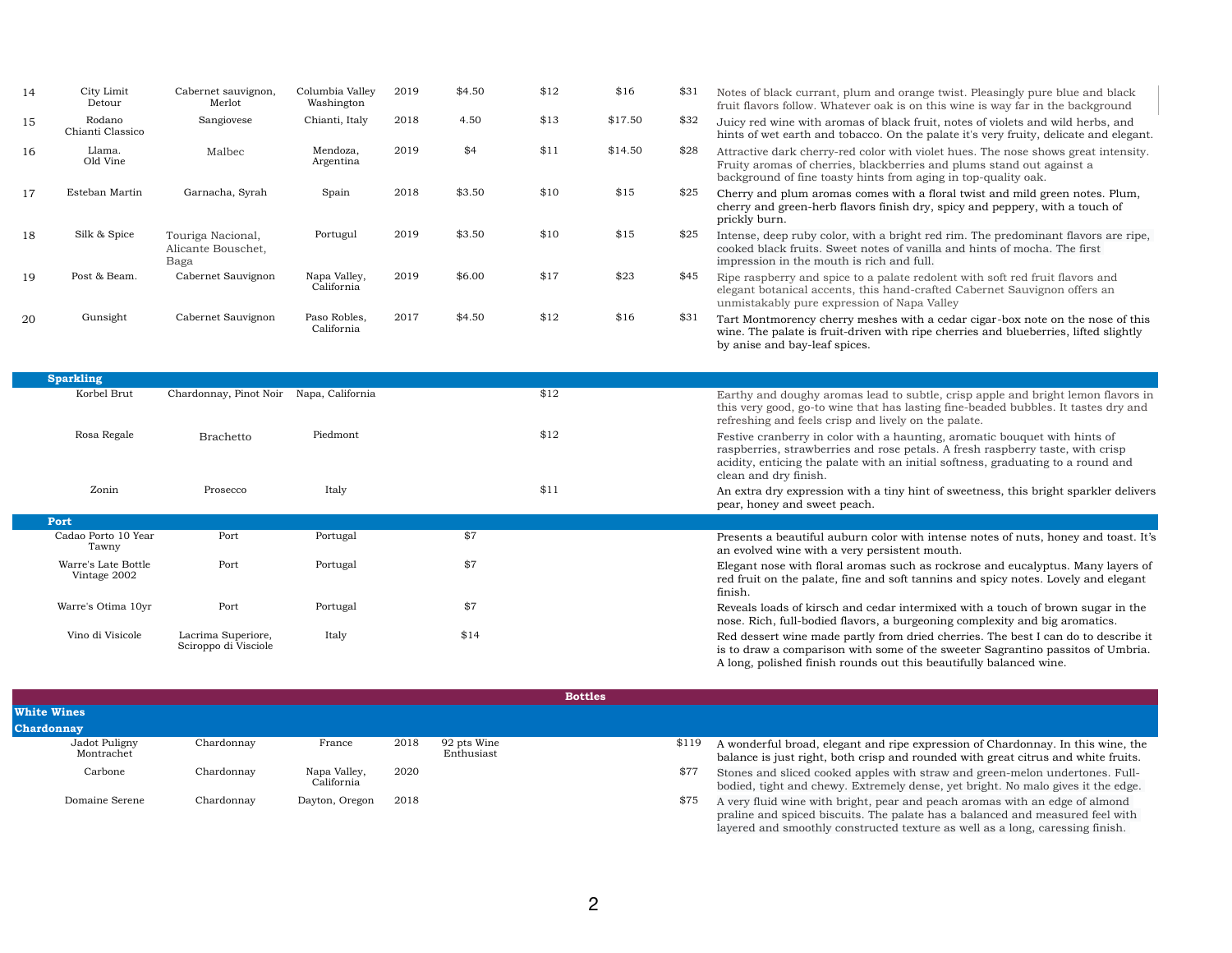## \$61 Freshly cut pear, brioche and toasted oak, with a side note of baked apple. With a steely finish, it exudes richness through the midpalate, with hints of nutmeg and

\$57 Aromas bring notes of straw, peach and anise. Full-bodied, sweet rounded

\$50 Showcasing both creamy rich and bright acids. There are flavors of buttered popcorn, lilac and lemon zest. With its bright citrus finish, it leaves you yearning

\$47 Aromas of fresh red apples, honey and white flowers with elegant and rich flavors

 $$46$  Rich and inviting, this wine offers a complex mix of toasty baguette, warm melted brie; silky but with the structure demonstrating the aging potential.

\$32 Flavors of melon, peach, ginger and toasty oak nuances. It's both corpulent and refreshing, linear and crisp, with a salty mineral note adding complexity to the

\$31 Balanced fruit, lingering acidity, and rich flavors and aromas of caramelized white pear, fresh fuji, and golden delicious apple, apple blossoms and torched crème

lime and barrel spice. The wine rounds out with our signature citrus acidity and

\$31 Aromas of brown spice, toasted almonds, custard and light oak mingle with Meyer lemon zest, honeysuckle and a hint of apricot. Entry is round, as the wine's fruit and natural acidity build on each other, with echoes of brown spice,

apple, fig and mango, the use of oak substantial in style. There's a clean, short

\$31 Brilliant straw-yellow hue. It reveals an intense nose with aromas of toast, vanilla and acacia flower. The mouth is round, powerful with a fresh almond finish.

wine that is otherwise moderately fruity, showing apple skin, pear and a touch of

\$28 Bright lemon citrus, and honeysuckle floral notes with a hint of spice. A touch of baking spice adds weight to the crisp palate reminiscent of juicy fresh pineapple,

 $$20$  Aromas of citrus and tropical fruit complimented by a touch of vanilla. The palate

| Cakebread                            | Chardonnay      | Napa Valley,<br>California          | 2019 |
|--------------------------------------|-----------------|-------------------------------------|------|
| Fielding Hills                       | Chardonnay      | Wahluke Slope,<br>Washington        | 2019 |
| Laird Family Estates                 | Chardonnay      | Sonoma,<br>California               | 2018 |
| Louis Jadot<br><b>Pouilly Fuisse</b> | Chardonnay      | Burgundy, France                    | 2020 |
| Trione Vineyards                     | Chardonnay      | Russian<br>River , California       | 2017 |
| Sonoma Cutrer                        | Chardonnay      | Sonoma,<br>California               | 2019 |
| Chalk Hill                           | Chardonnay      | Russian River<br>Valley, California | 2020 |
| Prescription                         | Chardonnay      | Clarksburg,<br>California           | 2019 |
| Devils Corner                        | Chardonnay      | Tasmania,<br>Australia              | 2021 |
| Oberon                               | Chardonnay      | Carneros,<br>California             | 2019 |
| Mer Soleil Reserve                   | Chardonnay      | Santa Lucia,<br>California          | 2020 |
| Joseph Drouhin<br>La Foret           | Chardonnay      | Burgundy, France                    | 2020 |
| La Tour "Grand<br>Ardeche"           | Chardonnay      | Burgundy, France                    | 2019 |
| Brick Barn                           | Chardonnay      | Santa Ynez,<br>California           | 2020 |
| Straight Shooter                     | Chardonnay      | Willamette Valley,<br>Oregon        | 2019 |
| Louis Jadot.<br>Macon Village        | Chardonnay      | Burgundy, France                    | 2020 |
| Dough                                | Chardonnay      | California                          | 2020 |
| <b>Toad Hollow</b>                   | Chardonnay      | Mendocino,<br>California            | 2019 |
| <b>Butterfield Station</b>           | Chardonnay      | California                          | 2019 |
| <b>Sauvignon Blanc</b>               |                 |                                     |      |
| Hourglass                            | Sauvignon Blanc | Napa Valley,<br>California          | 2020 |
| Kobal                                | Sauvignon Blanc | Slovenia                            | 2021 |

 $$28$  Lemongrass, grapefruit peel, and gardenia. The wine delivers a beautifully layered structure on the palate, lively but juicy of lychee, spiced grapefruit, lifted by zesty

- vanilla.
- tropical-fruit flavors follow.
- for the next sip
- of toasted nuts and citrus.
- 
- \$35 Beautifully focused on the palate with flavors of crisp, zesty lemon, green apple, a nicely balanced long flavorful finish.
- $$32$  Dark gold in color, the wine's flavors delve into rich, honeyed tones of baked finish after plenty of full-bodied concentration and ripeness.
- \$32 An attractive element of toasted bread from oak dresses up this medium-bodied butter.
- fleshy fruit and spice flavors
- brulee.
- citrus and apricot enveloped in a creamy texture
- $$31$  Ripe swathes of apricot allied to touches of vanilla, this wine is full and warm. It is well balanced, with lime acidity fruitiness and a tangy aftertaste.
- 
- \$30 Bright floral aromas of stone fruits and jasmine with hints of lemon zest and mineral. A soft, sensuous texture unfolds with flavors of pear, peach, papaya, golden apple and citrus.
- \$28 The nicely ripened fruit mixes green and yellow apples, citrus rind and a splash of lemon.
- | \$28 Bright white flower, apple and citrus aromas and bracing, fresh, clean fruit on the palate, with mineral notes
- nectarine, and crisp Fuji apple, leading to a creamy smooth finish.
- \$26 This medium-bodied wine offers a lively feel and lots of fresh fruit tones. Flavors of lemon and fresh apple are settled and pure on the crisp palate.
- is rich and clean with bright acidity and gentle oak.
- \$39 Up-front citrus, lime, and pink grapefruit notes as well as a clean, lively, nicely balanced, fruit-forward style on the palate.
- acidity.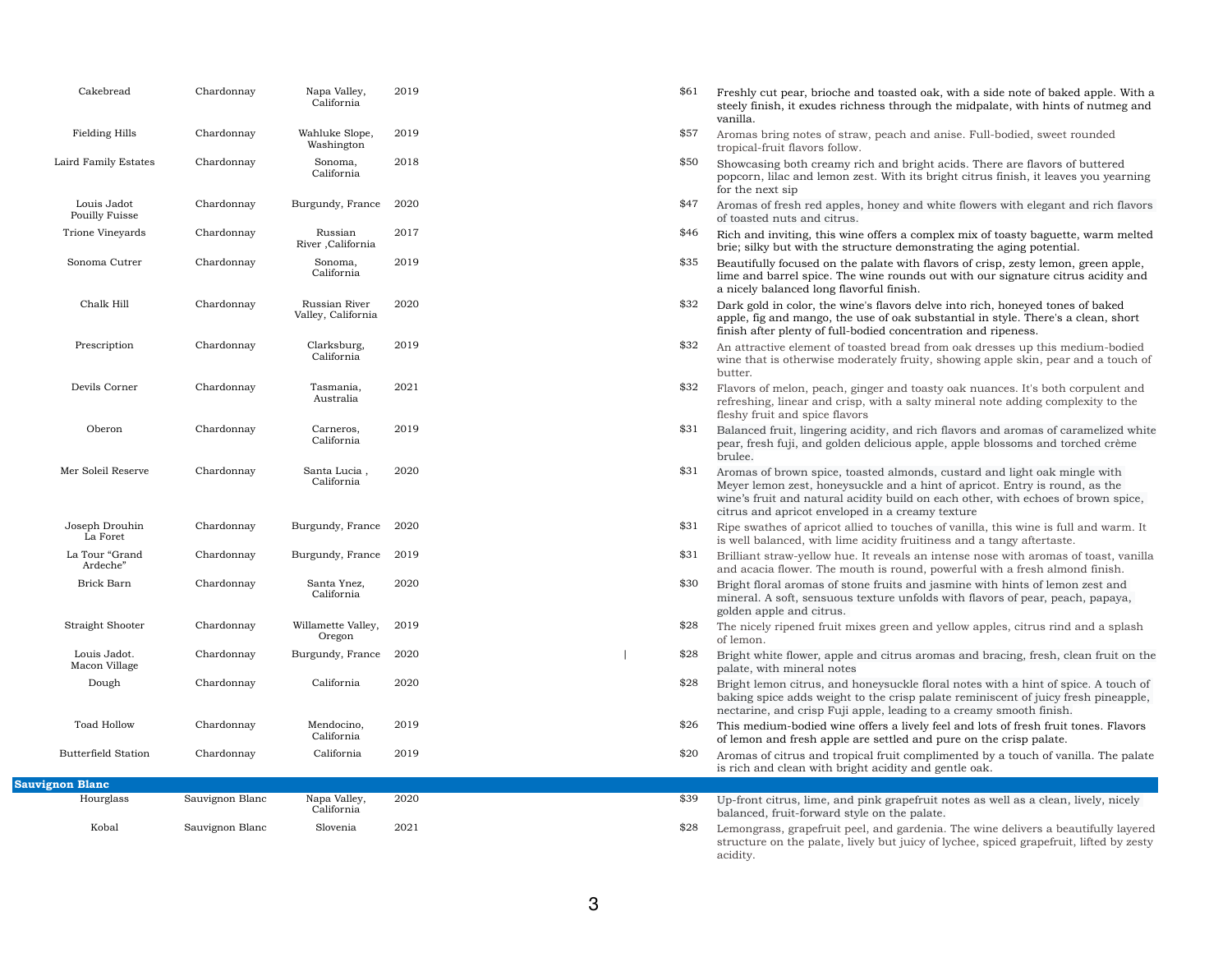| Waurau River                           | Sauvignon Blanc | Marlborough, New<br>Zealand    | 2021  |                           | \$28 | Intense tropical and stone fruit ar<br>full flavored and textured. The wir<br>the finish that refreshes the palate                                                          |
|----------------------------------------|-----------------|--------------------------------|-------|---------------------------|------|-----------------------------------------------------------------------------------------------------------------------------------------------------------------------------|
| Honig                                  | Sauvignon Blanc | Napa, California               | 2020  |                           | \$27 | Flavors and aromas are reminisce<br>and passion fruit with perfectly ba<br>fullness of the midpalate is comple                                                              |
| Materra Cunat Family<br>Vineyard       | Sauvignon Blanc | Napa Valley,<br>California     | 2020  |                           | \$27 | This creamy and viscous white fro<br>fresh and lively by moderate acidi<br>variety, laced with vanilla.                                                                     |
| <b>Brutocao</b>                        | Sauvignon Blanc | Mendocino,<br>California       | 20190 |                           | \$26 | Aromas of mango and kiwi. Canta<br>followed by hints of citrus.                                                                                                             |
| Jules Taylor                           | Sauvignon Blanc | Marlborough, New<br>Zealand    | 2020  |                           | \$25 | Vibrant tropical and citrus aroma<br>and Tahitian lime, backed by fresl<br>contains tropical fruit flavors or p.<br>fresh citrus notes. Juicy and dry,<br>lingering finish. |
| Chateau De Costis                      | Sauvignon Blanc | Bordeaux, France               | 2020  |                           | \$22 | Powerful nose, with citrus aromas<br>balanced on the palate with a lot of                                                                                                   |
| Lobster Reef                           | Sauvignon Blanc | Marlborough, New<br>Zealand    | 2020  |                           | \$22 | This is a balanced and refreshing<br>and fresh green-leaf flavors accom<br>texture and long, tingly finish.                                                                 |
| <b>Riesling</b>                        |                 |                                |       |                           |      |                                                                                                                                                                             |
| JJ Prum Kabinett                       | Riesling        | Mosel, Germany                 | 2020  |                           | \$50 | Palate reverberates with juicy pine<br>intensely fruity sip but still tightly                                                                                               |
| Forge "Navone"                         | Dry Riesling    | Finger Lakes, NY               | 2020  | Wine Spectator<br>Top 100 | \$43 | Pure and very focused, with a stee<br>acacia and yellow apple notes.                                                                                                        |
| Forge "Classique"                      | Dry Riesling    | Finger Lakes, NY               | 2019  |                           | \$29 | Vibrant mustard flower, white pea<br>and vivid, with mouthwatering cu                                                                                                       |
| Dr Loosen                              | Riesling        | Mosel, Germany                 | 2020  |                           | \$22 | Alluring aromas and flavors of del<br>of mineral notes.                                                                                                                     |
| Single Post                            | Riesling        | Mosel, Germany                 | 2020  |                           | \$22 | A beautifully fragrant, medium-bo<br>develop on the palate. Hints of pea<br>with crisp acidity to provide a clea                                                            |
| Schmitt Sohne<br>Late Harvest Spatlese | Riesling        | Mosel, Germany                 | 2020  |                           | \$22 | Fruit flavors of apricots and peach<br>and juicy mouth feel.                                                                                                                |
| Barnard Griffin                        | Riesling        | Columbia Valley,<br>Washington | 2019  |                           | \$20 | Gorgeous primary grapefruits and<br>drinking Riesling sparkler. Forwar<br>exuberant fizz lingers with an eleg                                                               |
| <b>Pinot Grigio</b>                    |                 |                                |       |                           |      |                                                                                                                                                                             |
|                                        |                 |                                |       |                           |      |                                                                                                                                                                             |

**Riesling**

| <u>I mor amsio</u>        |              |                   |      |                                                                                                                   |
|---------------------------|--------------|-------------------|------|-------------------------------------------------------------------------------------------------------------------|
| Rottensteiner             | Pinot Grigio | Alto Adige, Italy | 2020 | \$28<br>Aromas of warm hay, Alpine field<br>The rounded palate offers subtle<br>seed alongside the warmth of evic |
| Ca de Rocchi "Ista"       | Pinot Grigio | Veneto, Italy     | 2021 | \$25<br>Straw yellow colour. Fruity aroma<br>Fresh, elegant and round taste wi                                    |
| Cortenova                 | Pinot Grigio | Veneto, Italy     | 2020 | \$25<br>Brilliant straw color with emerald<br>hint of pears, apricots and banan<br>easy drinking style.           |
| Sensi                     | Pinot Grigio | Italy             | 2020 | \$22<br>Bright yellow with light golden tor<br>reminiscent of peach and apricot.                                  |
| Filadona                  | Pinot Grigio | Italy             | 2020 | \$22<br>Nice body and good acidity. The p<br>and pear. Medium finish with after                                   |
| <b>Other White Whites</b> |              |                   |      |                                                                                                                   |

- romatics with delicate citrus and floral notes, ne has fine mouthwatering mineral acidity on te, leaving you longing for more.
- ent of peaches, lemon curd, white grapefruit, alanced notes of citrus and stone fruit. The lemented by a crisp, lengthy finish.
- om one of the valley's cooler appellations is kept ity. Its fruit is of the lush peach and nectarine

aloupe and tangelo envelopes your mouth,

- as leap out of the glass with passionfruit, mango sh notes of lemon and chamomile. The palate assionfruit and pineapple, complimented with this wine has appetizing acidity and a beautiful
- , typical for the sauvignon varietal. Well of freshness.
- drop. It boasts ripe pineapple, melon, guava and fresh green-leaf flavors and in panied by flinty acidity, a slightly creamy
- eapple, mango and lemon flavors. It's a juicy, wound in its youth.
- ely edge to the mix of chamomile, honeysuckle,
- ach and chamomile notes make this white racy at on the finish.
- licate flowers, ripe apple, green apple, and a hint
- odied wine with upfront fruit that continues to aches and green apples are balanced perfectly  $an$  and fresh finish.
- hes coupled with enough acidity to give it a firm
- lemons take center stage in this juicy easyrd and fruity, yet spine-tingling in acidity, its gant tang of crushed minerals.
- flowers and white stone fruits form the nose. suggestions of ripe apple and a hint of fennel dent alcohol.
- as of apple, pineapple and hints of white flowers. ith a velvety long finish
- reflections. Fresh and floral bouquet with a has. Fresh and inviting with bright fruit and an
- nes. Nose of ripe yellow fruit with notes. Tending towards an almost tropical fragrance. palate follows the nose, flavor of citrus, lemon ertaste of lemon and citrus.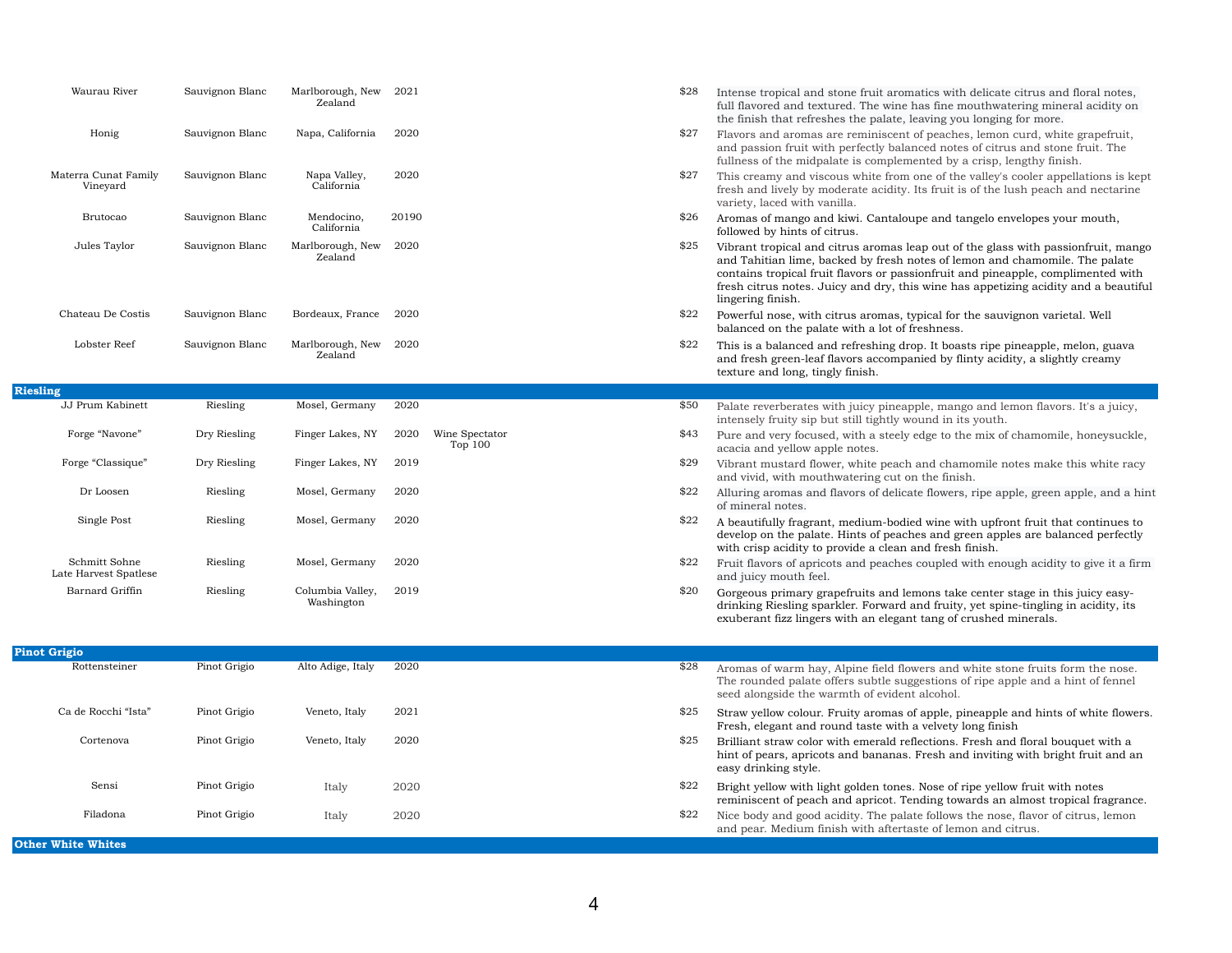| Alphonse Mellot                   | Sancerre"La Moussiere"                                                         | Sancerre, France              | 2019      |                | \$53 | Floral and fruity nose combining whi<br>golden robe with glints of green, and                                                                                   |
|-----------------------------------|--------------------------------------------------------------------------------|-------------------------------|-----------|----------------|------|-----------------------------------------------------------------------------------------------------------------------------------------------------------------|
| Gallica                           | Albarino                                                                       | Saint Helena,<br>California   | 2019      |                | \$39 | Lemon verbena, white peach, and no<br>celebration of Albariño                                                                                                   |
| Fillaboa                          | Albarino                                                                       | Rios Baixas, Spain            | 2020      |                | \$32 | Fruity, aromatic, and fresh. Clean ar<br>fruits, pineapple, apple, mango and o<br>aromatic with pleasant fermentation                                           |
| Kitz                              | Pinot Grigio, Sauvignon<br>Blanc                                               | Alto Adige, Italy             | 2020      |                | \$28 | Blend of sauvignon blanc and pinot<br>fruit, firm mineral-driven wine                                                                                           |
| Flysch Txakolina                  | Hondarribi Zuri                                                                | Spain                         | 2020      |                | \$28 | Citrus dominates on the nose with<br>acidity on the palate gives a won<br>leading into the long finish                                                          |
| <b>Borealis</b>                   | Muller Thurgau,<br>Gewurtztraminer,<br>Riesling, Pinot Sri                     | Willamette Valley,<br>Oregon  | 2021      |                | \$27 | Heady scents of orange blossom, ripe<br>introduction to this aromatic blend.<br>bursting with stone fruit, Meyer lemo<br>plushness yields to a clean, bright ar |
| Strappelli Pecorino               | Pecorino                                                                       | Italy                         | 2018      | Close out \$19 | \$25 | Beautiful minerality & crispness from<br>developing deep structure & complex                                                                                    |
| E Guigal Cote du<br>Rhône (Blanc) | Viognier, Roussanne,<br>Marsanne, Clairette,<br>Bourboulenc,<br>Grenache blanc | Cote du Rhône,<br>France      | 2019      |                | \$25 | Baked apple, cardamom and smoke<br>white. It's a rippling, textural wine the                                                                                    |
| Clair                             | Pinot Blanc                                                                    | California                    | 2020      |                | \$25 | Notes of citrus, pear, apple, and min<br>spice, and sometimes fruitiness.                                                                                       |
| Maryhill                          | Voignier                                                                       | Columbia Valley<br>Washington | 2018      |                | \$25 | Flower, musk, evergreen and white g<br>feeling flavors follow, with vanilla and                                                                                 |
| Man Vitners                       | Chenin Blanc                                                                   | South Africa                  | 2020      |                | \$25 | A crisp, expressive, light-bodied wine<br>quince, pear and pineapple. On the p<br>backed by refreshing acidity, minera                                          |
| Mary Taylor<br>Cote de Gascogne   | Colombard, Ugni Blanc,<br>Gros Manseng,<br>Sauvignon                           | France                        | 2020      |                | \$22 | Flowers and lush, tart lemons with a<br>with notes of grapefruit, lemon, and<br>streak.                                                                         |
| Dry Creek                         | Fume Blanc                                                                     | Sonoma,<br>California         | 2020      |                | \$22 | Elegant and precise, with juicy peach<br>supple frame. Orange blossom and le                                                                                    |
| Green & Social                    | Verdejo                                                                        | Spain                         | 2020      |                | \$22 | Straw yellow color with bright green<br>balsamic aromas that are typical of t<br>find a dynamic and seductive path b<br>It is a fresh and crisp wine.           |
| Marotti Campi<br>Albiano          | Verdicchio                                                                     | Italy                         | 2020      |                | \$22 | Vibrant and straightforward, this ope<br>citrus fruit and herb. The bright, sim<br>almond note alongside zesty acidity.                                         |
| Cave & Cove                       | Moscato                                                                        | California                    | <b>NV</b> |                | \$20 | Tropical flavors of guava, passionfrui<br>finish.                                                                                                               |
|                                   |                                                                                |                               |           |                |      |                                                                                                                                                                 |
| Minuty "Rosę"                     | Grenache and Cinsault Provence, France                                         |                               | 2021      |                | \$32 | Aromatic harmony offering notes of p<br>and round on the palate. Light and b                                                                                    |
| Les Sarrins "Rose"                | Grenache, Cinsault,<br>Mouvedre, Vermintino                                    | Provence, France              | 2021      |                | \$28 | Fine and delicate, with white fruit are<br>nuances. On the palate this rose sho<br>persistent freshness                                                         |
| Yes Way Rose                      | Grenache                                                                       | France                        | 2021      |                | \$28 | Pink coral color. Fruity aromas and f<br>in whipped cream, and thyme with a<br>breezy finish that shows elements of                                             |
| La Closerie Des Lys               | Syrah, Grenache,<br>Merlot, Cinsaut                                            | France                        | 2020      |                | \$25 | Wild strawberry, grapefruit, orange a<br>Finishing snappy and bright                                                                                            |

**Rose**

- white flowers with citrus fruits, a resplendent ind a lively, refreshing palate.
- notes of savory. Without oak influence, this is a
- and bright straw-yellow. High intensity of ripe d citrus fruits. Very straightforward and ion notes.
- ot grigio.Crisp acidity, lean, good mid-palate
- rith a subtle florality sitting alongside. Bracing vonderful sense of structure, with lemon pith
- ipe honeydew, guava and kiwi offer a vibrant d. The palate is sumptuous and round, mon and juicy pear drizzled with caramel. This t and uplifting finish.
- rom the Adriatic Sea breeze while still dexity from the clay soils
- ke introduce this full-bodied, lusciously waxen that finishes on an elegantly salty tang.
- nineral undertones. The nose is almond, light
- e grapefruit zest. Off-dry drinking, creamyand smoky barrel notes on the finish.
- wine. Light straw color. Vibrant aromas of ne palate, fresh stone fruit and apple flavors are erality and a full-bodied mouth-feel.
- h a touch of elegant butter. Bright and crisp, nd tropical fruit and a lip-smacking mineral
- ach, melon and blood orange flavors on a d lemon sherbet notes linger on the fresh finish. en hues and exhibits fresh, citrus fruit and of the Verdejo variety. Its simplicity and purity h between fresh flavors, finesse, and minerality.
- opens with delicate aromas of Spanish broom, simple palate offers tangerine and a bitter
- fruit and mango through to a sweet lengthy
- of peach and candied orange. The flavor is crisp d bright.
- aromas combined with citrus notes and floral shows real substance; it is well balanced has
- d flavors of hints of cherry, cedar, strawberries h a satiny, bright, dryish light body and a sleek, of sea breeze with no oak flavor.
- ge and watermelon rise a slight juicy frame.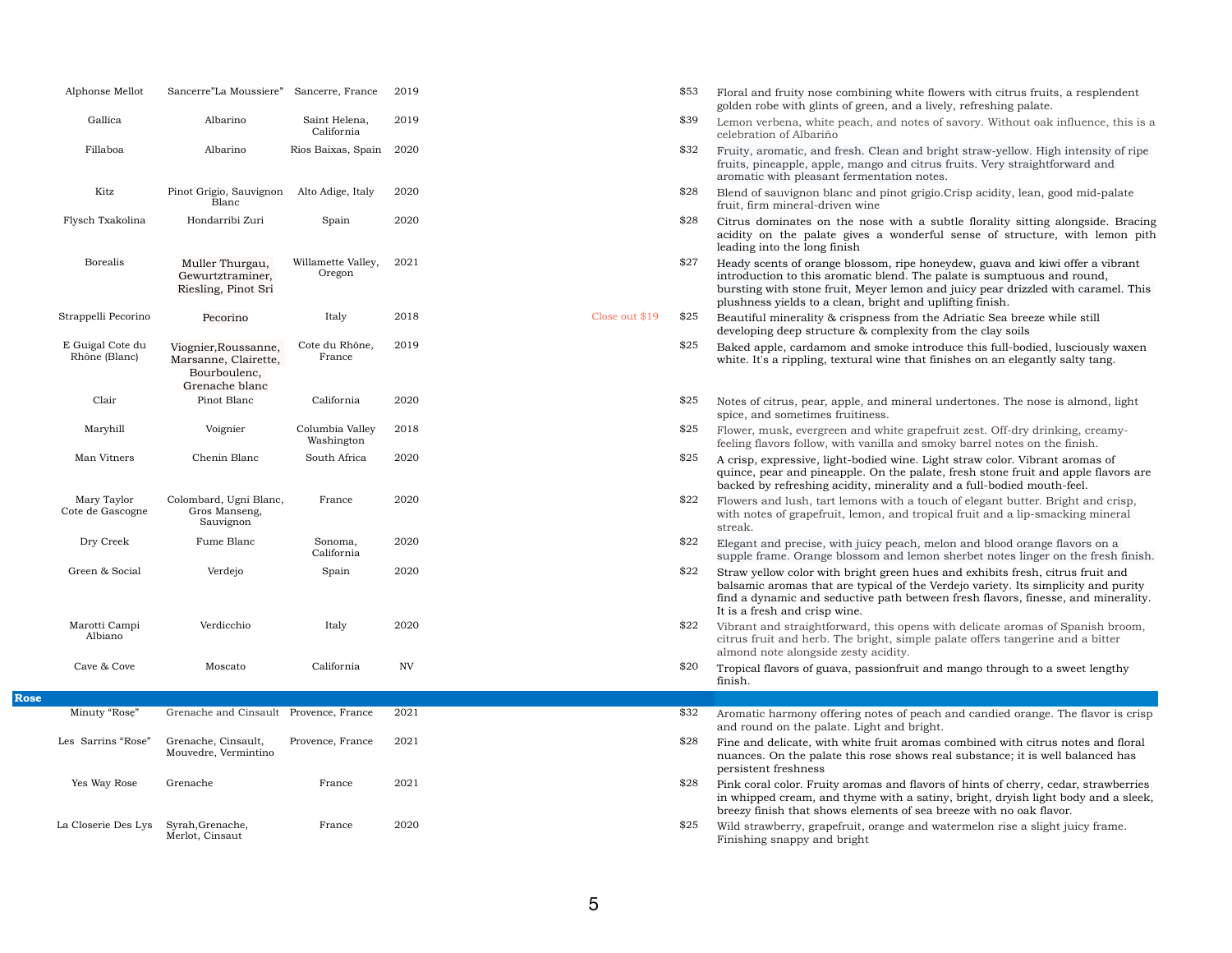| HB Chevalier Rose             | Grenache, Cinsault,<br>Mourvèdre, Syrah,<br>Cabernet Sauvignon<br>and Merlot. | France | 2020 |
|-------------------------------|-------------------------------------------------------------------------------|--------|------|
| Reserve de la Saurine<br>Rose | Grenache, Cinsault,<br>Carignan, and Syrah                                    | France | 2021 |
| Borsao Rose                   | Rose-Garnache                                                                 | Spain  | 2020 |

satiny, vibrant, dry-yet-fruity medium-to-full body and a polished, charming,

 $$22$  Pale pink color, the expressive nose of citrus and apple, and the palate full of red

 $$20$  Aroma of berries and white flowers. Very young and fresh in the mouth, well balanced with its acidity, rich in floral nuances and spices. Hints of tangerine

> with scents of rich leather, cooked caramel, berries and forest floor. Floor. Youthfully forward on the palate, supple and appealing with rich nins are abundant, yet fine, and persist throughout a layering

and flavors of blackcurrant, dill, coconut, and oak. Enjoy its

ssis, black cherry, incense, dark chocolate, caramelized oak, oncristiani signatures of balance, depth on the mid palate, and

lark fruits and intriguing spices. Unfolds with layer upon layer wild blueberry, cedar and lead pencil with savory notes of and star anise. Texturally complex, with plenty of poignancy. In the lasting power of black fruit and licorice. Its layers of nidable fruit could turn a semi-vegetarian into a carnivore net with very fine tannins that are polished and fresh. chocolate and walnut character. Medium to full body and a

ving blackberry and bark with chili and some herbs. It's died with nice drinkability and a succulent, flavorful finish. Incess, slate and graphite undertones.

anise and mocha are the first things apparent on the nose cai berry and menthol. This is a silky lush wine with layers of lar and freshly ground coffee.

exerties through this generous, succulent cabernet, its time in noothing the tannins into the dark, delicious fruit. The flavors

vine with a depth of jammy plum and cherry. It's also bursting m and forest tones, along with a distinct hit of cigar box. rround the soft rich midpalate followed by oak.

e red and black fruits on the nose accented by vanilla, tobacco, ncil shavings. The medium-bodied palate has well-managed ral-laced fruits in a grainy, fresh frame and with a long finish rants and oak in its aromas and flavors. It stays focused and ate before finishing with a razor-sharp and bright fruit

assis, it shows lifted acidity and graceful, firm tannins. Spicy season the fruit, adding length and complexity.

n aromas are out front, followed by notes of cherry, raspberry and spices. Full bodied, smooth coffee flavors follow, lingering on the

- $$22$  Aromas and flavors of nectarine, sweet strawberry, and blood orange with a medium-length finish with no oak flavor.
- cherry fruit, lively minerality, and mouthwatering finish.
- and asian pear premiate this wine.

- 
- re, with lovely depth.
- 
- 
- 
- 
- 
- 

| <b>Red</b> |  |
|------------|--|
|            |  |

y violet in the glass, the aromatic intensity of this wine is irresistible. Fresh berries and dried cherries comingle with bergamot, lavender, mint, gunpowder and sage without a single element dominating another.

| <b>Cabernet Sauvignon</b>                          |                    |                                 |      |                           |       |                                                                                                                              |
|----------------------------------------------------|--------------------|---------------------------------|------|---------------------------|-------|------------------------------------------------------------------------------------------------------------------------------|
| Caymus<br>Special Selection                        | Cabernet Sauvignon | Napa Valley,<br>California      | 2016 |                           | \$221 | A blackberry hue, with scents<br>floor. Youthfully forward on the<br>concentration. Tannins are ab<br>of textural sensation. |
| Silver Oak                                         | Cabernet Sauvignon | Napa, California                | 2016 | 94 pts<br>wine.com        | \$145 | Generous aromas and flavors<br>beautifully appointed richness                                                                |
| Buoncristiani                                      | Cabernet Sauvignon | Napa California                 | 2016 | 96 pts Wine<br>Enthusiast | \$129 | Deep aromas of cassis, black of<br>toffee, and the Buoncristiani s<br>a lengthy persistent finish.                           |
| Darioush                                           | Cabernet Sauvignon | Napa Valley,<br>California      | 2018 | 92 pts Wine<br>Enthusiast | \$125 | A vibrant array of dark fruits a<br>of juicy blackberry, wild blueb<br>cured bacon, sage and star an                         |
| Caymus 1lt                                         | Cabernet Sauvignon | Napa Valley,<br>California      | 2020 |                           | \$110 | Wine shows up with the lasting<br>persistent and formidable fruit                                                            |
| Stag's Leap "The Leap"                             | Cabernet Sauvignon | Napa Valley,<br>California      | 2018 |                           | \$99  | A very pretty cabernet with ver<br>Beautiful currant, chocolate ar<br>long, caressing finish.                                |
| Far Mountain                                       | Cabernet Sauvignon | Sonoma,<br>California           | 2019 |                           | \$99  | Balanced red, showing blackbe<br>medium-to full-bodied with nid<br>Iodine, pine needles, slate and                           |
| Barnett<br>Spring Mountain                         | Cabernet Sauvignon | Napa, California                | 2018 |                           | \$94  | Fresh blackberry, anise and m<br>followed by cola, acai berry and<br>dark chocolate, cedar and fres.                         |
| Merryvale                                          | Cabernet Sauvignon | Napa Valley,<br>California      | 2016 |                           | \$93  | Plummy richness carries throu<br>new oak barrels smoothing the<br>are simple and pure, with love                             |
| Frank Family<br>Vineyards                          | Cabernet Sauvignon | Napa Valley,<br>California      | 2018 |                           | \$93  | A robustly styled wine with a c<br>in earthy mushroom and fores<br>Refined tannins surround the                              |
| <b>Trione Vineyards</b><br><b>Block Twenty One</b> | Cabernet Sauvignon | Alexander Valley,<br>California | 2016 |                           | \$89  | Ruby color and ripe red and bl<br>dried herbs and pencil shaving<br>ripeness and mineral-laced fru                           |
| Silver Oak                                         | Cabernet Sauvignon | Alexander Valley,<br>California | 2017 | Out of stock              | \$85  | Red and black currants and oa<br>vibrant on the palate before fir<br>aftertaste.                                             |
| Groth                                              | Cabernet Sauvignon | Oakville,<br>Napa , California  | 2017 |                           | \$83  | Softly layered in cassis, it show<br>nutmeg and clove season the f                                                           |
| Fielding Hill                                      | Cabernet Sauvignon | Wahluke Slope,<br>Washington    | 2017 |                           | \$80  | Roasted coffee bean aromas ar<br>and bountiful spices. Full bodi<br>finish. Tasty stuff.                                     |
| Chateau Montelena                                  | Cabernet Sauvignon | Napa Valley,<br>California      | 2018 |                           | \$79  | Dark garnet, nearly violet in th<br>irresistible Fresh berries and                                                           |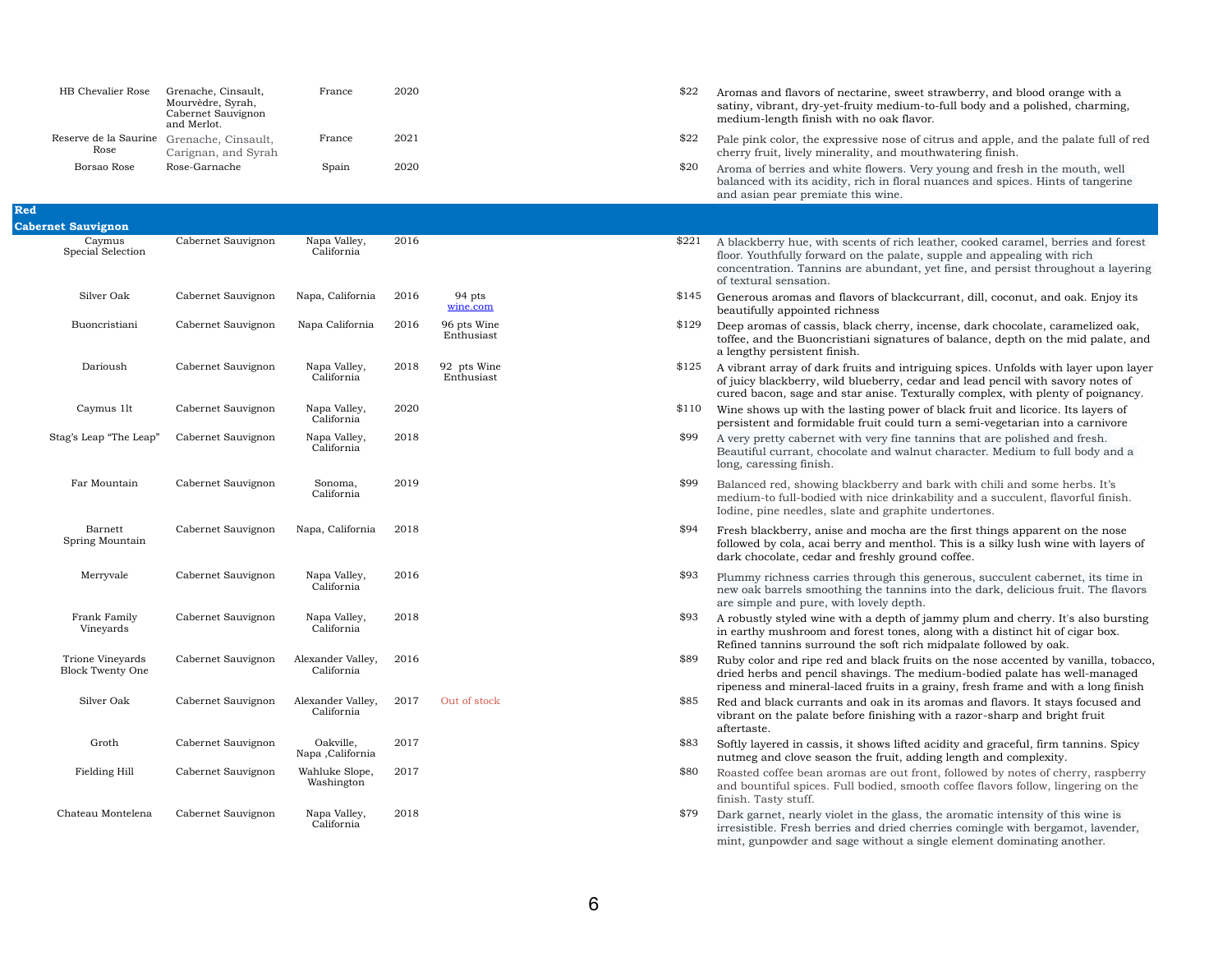hints of cedar and spice. The mid-palate is pleasant and round with flavors of dark chocolate, plum, dried fruit, and toasted oak. The finish is rich and

\$79 Elegant and focused, with medium to full-bodied aromas and flavors of cassis, red currants, green tobacco, and cedary spice. I love its texture, it has ripe,

 $$75$  Aromas of black cherries, pomegranate, dried cranberries and a hint of graphite channel classic Bordeaux. Its lovely, silky texture coats the palate with layers of black cherries and a touch of cedar from French oak's fine tannins.

 $$73$  Aromas of blueberries, currants and flowers follow through to a medium to full body, firm and silky tannins and a delicious finish. Shows some hazelnut and

\$72 With its blackberry patch aromatics followed by hints of raspberry preserves and accents of leather, there's a ripe, pure fruit quality. Generous layers of red fruit flavors fill the entry while subtle cocoa and baking spice undertones linger

\$70 Wonderfully rich and complex aromas, vibrant red and dark berry fruit flavors,

The palate is tightly woven and focused, combining dark strawberry and pencil

\$69 Aromas of vine-ripened blackberry contrast perfectly with spicy notes of nutmeg. There are a luscious weight and texture to the wine, but also a racy edge of wellbalanced acidity on the palate. This is an extraordinary Cabernet – powerful, yet

blackberry, baking and pepper spice flavors finishing smoky, velvety and long.  $$45$  Aromas of cassis, hazelnut, cocoa, blackberry preserves and charry meat with notes of dark licorice, stewed rhubarb, strawberry, spice and vanillin. Flavors of chocolate brownie, yogurt and molasses in perfect balance with high-toned fruit. <sup>\$45</sup> Ripe raspberry and spice to a palate redolent with soft red fruit flavors and

\$45 The fruit for this wine comes from older blocks at top-notch vineyards. Appealing aromas of black cherry, raisin, dried herb, barrel notes and spice lead to big

| Stag's Leap"Artemis"                       | Cabernet Sauvignon                                      | Napa Valley,<br>California      | 2019 |
|--------------------------------------------|---------------------------------------------------------|---------------------------------|------|
| My Favorite Neighbor                       | Cabernet Sauvignon                                      | San Luis Obispo,<br>California  | 2019 |
| Jordan                                     | Cabernet Sauvignon,<br>Merlot, Petite Verdot,<br>Malbec | Alexander Valley,<br>California | 2017 |
| Niner                                      | Cabernet Sauvignon                                      | Paso Robles,<br>California      | 2017 |
| Freemark Abbey                             | Cabernet Sauvignon                                      | Napa, California                | 2017 |
| Bella Union                                | Cabernet Sauvignon                                      | Napa Valley,<br>California      | 2018 |
| Monticello Vineyards<br>" Jefferson Cuvee" | Cabernet Sauvignon                                      | Napa Valley,<br>California      | 2019 |
| Heitz Cellars                              | Cabernet Sauvignon                                      | Napa Valley,<br>California      | 2017 |
| Scherrer                                   | Cabernet Sauvignon                                      | Alexander Valley,<br>California | 2017 |
| <b>Blue Rock</b>                           | Cabernet Sauvignon                                      | Alexander Valley,<br>California | 2018 |
| Austin Hope                                | Cabernet Sauvignon                                      | Paso Robles,<br>California      | 2020 |
| Qulit                                      | Cabernet Sauvignon                                      | Napa Valley,<br>California      | 2019 |
| Post & Beam.                               | Cabernet Sauvignon                                      | Napa Valley,<br>California      | 2020 |
| J Bookwalter                               | Cabernet Sauvignon                                      | Columbia Valley,<br>Washington  | 2019 |
| Beringer Knight's<br>Valley Cabernet       | Cabernet Sauvignon                                      | Sonoma,<br>California           | 2019 |
| Decoy                                      | Cabernet Sauvignon                                      | Napa, California                | 2019 |
| Twenty Row, Reserve                        | Cabernet Sauvignon                                      | Napa, California                | 2018 |
| Oberon                                     | Cabernet Sauvignon                                      | Napa, California                | 2020 |

\$45 Aromas of dried herbs, cedar, clove and lavendar join flavors of dark red fruit led by figs, black cherry, currants, boysenberry, huckleberry, raspberry, and oak spice which are joined with more traditional Knights Valley tones of black olive, wild sage and mocha chocolate. Fine acidity and balance with an elegant

 $$41$  The nose displays aromas of bright black cherries, followed by dusty cocoa and roasting coffee beans. Dense texture and a fine sense of balance enhance the

2017 Close out \$55 \$69 Rich, plummy, lightly herbal, and toasty, with mild cassis character, this unfined,

- \$79 Expressive aromas of ripe raspberry, dark cherry, and blackberry along with lingering.
- polished tannins, plenty of sweet fruit, and a great, great finish.
- 
- $$74$  Brisk aromas of black raspberry, cherry, wet gravel and marjoram on the nose. shavings into a light-bodied and elegant display.
- walnut undertones. Very fine-toned.
- 
- and full, rich, and lingering finishes.
- elegant,
- unfiltered wine
- \$68 Substantial structure, polished and powdery tannins and lasting elegance. baking spice and vanilla, dense through a powerful finish.
- \$49 Full-bodied, dark and juicy Paso Robles Cab with dark cherry, blueberry,
- 
- elegant botanical accents, this hand-crafted Cabernet Sauvignon offers an unmistakably pure expression of Napa Valley
- black-fruit flavors. It's a flat out delicious, hedonistic wine.
- structure lead to a lingering finish.
- $$41$  Rich, intricate, and delicious. On the palate, classic flavors of blackberry,
- flavors of blackberry, currants, vanilla bean and dark chocolate.
- $\frac{1640}{20}$  Deep colors, supple silky tannins, and notes of vibrant black cherry, candied delightful finish.

Blueberry, blackberry and black cherry reside within a context of integrated oak,

boysenberry, cassis, dark chocolate, and violets are framed by silky tannins and a lovely underlying energy that draws the wine to a bright, juicy finish.

blackberry and spices. A hint of coffee and dark chocolate create a lingering and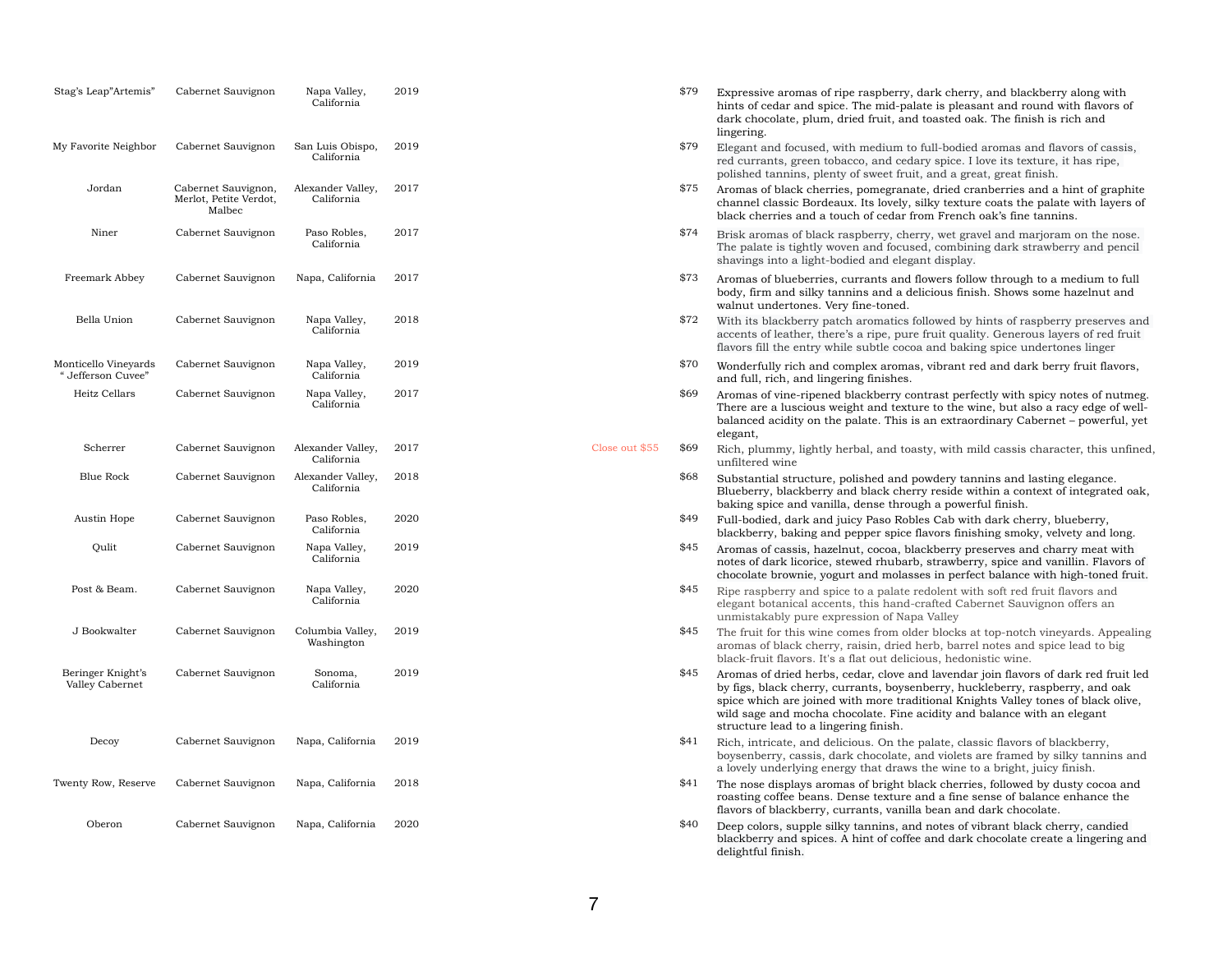\$40 Ripe plum, vanilla and sweet oak. The smooth palate is sleek and understated, elegant and slow to unfold. What follows are layers of boysenberry jam, dark

\$39 Aromas bring notes of generous wood spices, high-toned herbs, black currant and black cherry, along with a vanilla top note. The black-fruit flavors show

\$37 Ample, bold and creamy. Graphite, dried herbs, lavender, blackberry and mocha infuse the 2018 with striking layers of nuance. Medium in body yet full of flavor \$35 Aromas of dark fruit and cocoa. Blackberry, black licorice and oak flavors envelop the palate with hints of warm mulling spices and chocolate. Complex and

\$32 Eucalyptus and bay leaf aromas come through strongly in this full-bodied approachable red from the famous site named for the author. Plum, black licorice

 $$31$  Tart Montmorency cherry meshes with a cedar cigar-box note on the nose of this wine. The palate is fruit-driven with ripe cherries and blueberries, lifted slightly

\$29 Aromas of fresh raspberry, bittersweet chocolate and dried herb pop on the nose. The palate is ripe, delicious, fruit filled and lip-smacking, displaying

| Counterfeit             | Cabernet Sauvignon | Sonoma,<br>California          | 2018 |
|-------------------------|--------------------|--------------------------------|------|
| Secret Squirrel         | Cabernet Sauvignon | Col. Valley,<br>Washington     | 2016 |
| <b>Buehler</b>          | Cabernet Sauvignon | Napa Valley,<br>California     | 2018 |
| Precision               | Cabernet Sauvignon | Napa Valley,<br>California     | 2018 |
| Kenwood.<br>Jack London | Cabernet Sauvignon | Sonoma,<br>California          | 2017 |
| Gunsight                | Cabernet Sauvignon | Paso Robles,<br>California     | 2017 |
| Luke                    | Cabernet Sauvignon | Columbia Valley,<br>Washington | 2018 |
| Liberty School          | Cabernet Sauvignon | Paso Robles,<br>California     | 2019 |
|                         |                    |                                |      |

 $$28$  Deep garnet color fades into brickish red edge. Aromas first greet you with warm vanilla, fresh currants, and lightly toasted oak notes. On the palate, lush approachable tannins smoothly coat your mouth. Dark fruit, savory herbs, and clean bright acidity finish with lingering sweet oak, making this wine extremely

Bonanza Cabernet Sauvignon California 2019 328 A plum purple color with crimson highlights, Lot 4 opens with a serious nose underlying dark fruits are overlaid with soft leather, cassis, unsweetened chocolate and the subtle scent of smoke drifting from an open grill

> $$69$  The nose is fresh and shows depth with raspberry crumble, dried strawberries, orange peel and milk chocolate shavings. Medium-to-full-bodied, with spicy, red

> \$65 Aromas of wild raspberries and black cherries. Sweet tobacco, anise and hints of

\$64 Lifted and perfumed with vibrant red and dark red fruit and gentle floral notes intertwining on the nose. Indulgent, with refined structure, dark cherry and savory notes are the highlight of this pure, concentrated Pinot noir.

\$61 A perfumed nose of raspberry, crushed strawberry, vanilla and dried herb. It's medium-bodied with fine tannins and bright acidity. Round and creamy with a

 $$53$  This wine is a walk through a medieval forest, dark but with layer upon layer of

 $$49$  Highly focused black cherry and red raspberry with a touch of French oak are the

 $$47$  A vibrant, fresh and delightful pinot with wild raspberries, sliced mushrooms, lemon zest, fresh herbs, violets and peppercorns on the nose. It's medium-bodied

\$37 Chocolate and cherry on the nose with hints of cinnamon and tart cranberry. A

## **Pinot Noir**

- chocolate, cassis and dried herbs
- richness but also restraint, with dusty tannins giving support.
- 
- powerful,
- and rounded oak complete the picture, finishing smoothly.
- by anise and bay-leaf spices.
- a lot of density, intensity and texture.
- food-friendly.
- 
- and nice, powerful tannins.
- musk and game meat.
- fruit, tangy acidity, firm tannins and a long finish.
- violet. Fresh Bing cherries, vanilla and clove at play on the palate.
- 
- silky texture. Sweet ripe fruit and spices.
- blackberry compote. Complex and ever changing in the glass,
- hallmarks fo this exceptionally elegant Pinot Noir.
- with ultra-fine tannins and bright acidity
- pretty little wine, it's clean, pure, juicy, and long.

\$173 Love the depth of fruit and intensity of this wine. It has dark fruit and floral undertones, as well as meat, which is very captivating. Full body, purity of fruit

 $$99$  A lot of color, deep red black, intense and pungent bouquet of blackcurrants,

| Louis Latour Corton<br>Grancey Grand Cru | Pinot Noir | Burgundy, France                              | 2016 | 99 pts Jame<br>Suckling |
|------------------------------------------|------------|-----------------------------------------------|------|-------------------------|
| Louis Jadot Pommard                      | Pinot Noir | Burgundy, France                              | 2019 |                         |
| Cristom Pinot Noir Mt.<br>Jefferson      | Pinot Noir | Eola, Amity Hills,<br>Will. Valley,<br>Oregon | 2019 |                         |
| Rambeaux                                 | Pinot Noir | Willamette Valley,<br>Oregon                  | 2018 |                         |
| Colene Clemens<br>Margo                  | Pinot Noir | Chehalem<br>Mountains,<br>Oregon              | 2018 |                         |
| Ponzi                                    | Pinot Noir | Laurelwood<br>District, Oregon                | 2017 |                         |
| Trione Vineyards                         | Pinot Noir | Russian<br>River , California                 | 2017 |                         |
| Nathan Canter                            | Pinot Noir | Russian<br>River , California                 | 2018 |                         |
| Colene Clemens                           | Pinot noir | Chehalem<br>Mountains,<br>Oregon              | 2019 |                         |
| A to $Z$<br><b>Essence of Oregon</b>     | Pinot Noir | Williamette Valley,<br>Oregon                 | 2018 |                         |

pts James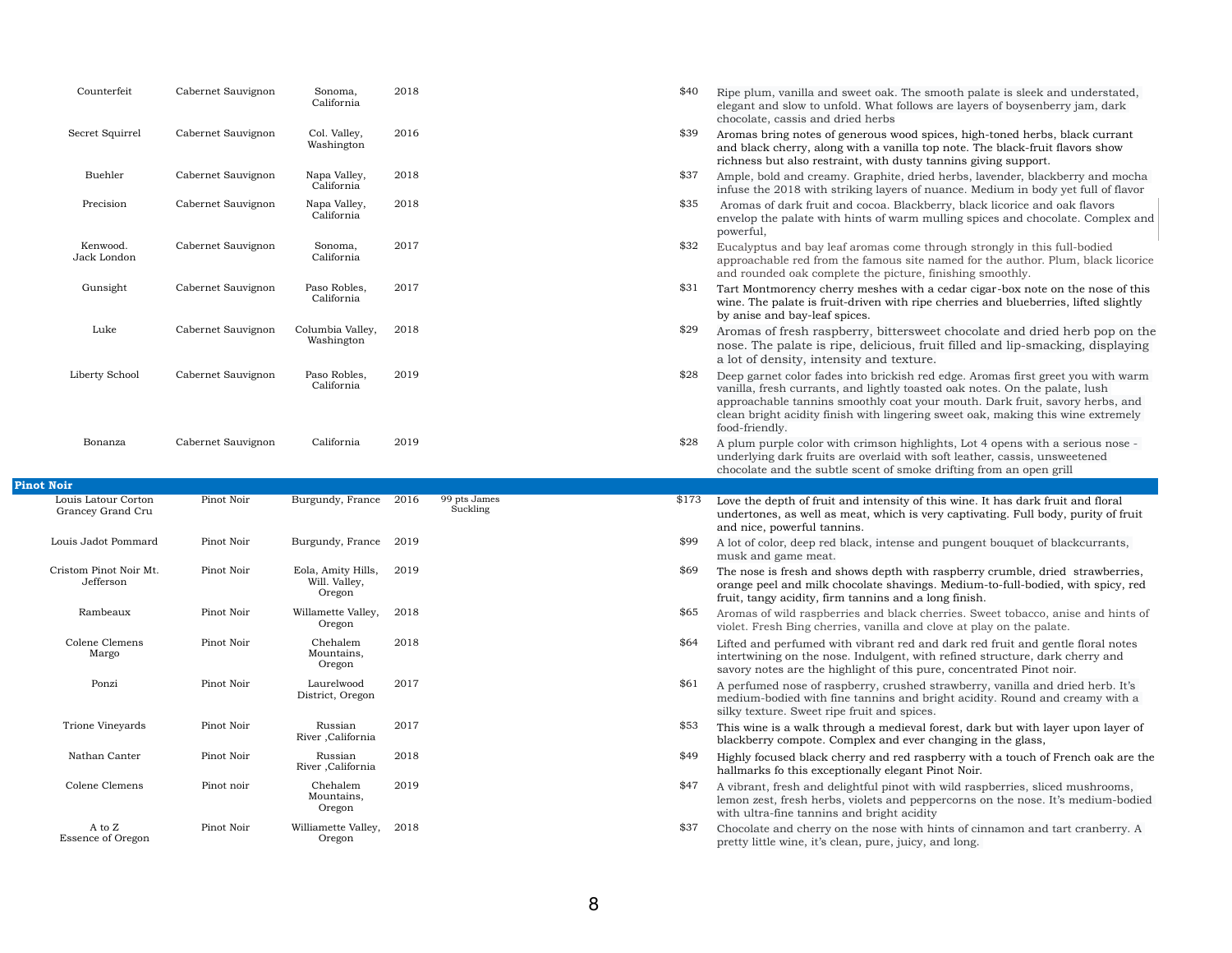fleshy cherry, raspberry, dried herbs, nutmeg, cardamon, pepper spice flavors and a lingering, zesty finish.

erry, earthy mushroom, blue florals and cedar nt and food-friendly.

Franderry, wet slate and rose petals. A good sense ackground to the bright palate, which offers tart

rawberry fruit flavors on the nose and palate, ce, clove and herbs with a hint of toasty oak.

anilla, forest floor (petrichor), blackberry, & on, blueberry amaro, molasses, marionberry, re - Bright acidity at the beginning, balanced gers.

vith cocoa and ripe fruits from south of France, th is ample and round with silky tannins and nce in the mouth.

lus flavors of fresh strawberry, tart cherry, and e fruit flavors on the palate are followed by a

y, lanced with dark chocolate aromas. Floral runs to boysenberry and is accented with an velvety entry melts like chocolate on the palate hfeel with a long, intense finish.

mberry, and pomegranate thrive along with juicy, ripe entry and intense fruit driven palate, owerful, yet remains balanced.

and plum, underscored by vanilla and mocha dds structure and elegance, while sturdy tannins entrated and lengthy finish.

ncentrated in soy, leather and black pepper ad complement the rich red and black cherry. rt the weight and intensity, getting along well

ed flowers and orange peel with loads of d, the palate is elegantly styled; silky, juicy and It finishes long and is uplifted.

rry conserve combined with a touch of spice and at draws its power from sophistication instead of classic field blend style including significant man.

rry, plum and boysenberry with a touch of red

ffee and chocolate characters. Ripe fruit and soft ng rich vintage. Aging on new and used oak has uality that nicely complements the explosive fruit

erries, strawberries and brambles surrounded pepper and bacon. Intense richness carries bodied wine with explosive blackberry and

| Solena                        | Pinot Noir | Williamette Valley,<br>Oregon    | 2020 | \$36 | Deep aromas of baked cherries, fresh garden herbs,<br>palate is exuberant with tart yet supple red fruit not<br>to the finish.                                                                                                   |
|-------------------------------|------------|----------------------------------|------|------|----------------------------------------------------------------------------------------------------------------------------------------------------------------------------------------------------------------------------------|
| Argyle                        | Pinot Noir | Willamette Valley,<br>Oregon     | 2019 | \$35 | Velvety, supple and zesty PN with fleshy cherry, rasp<br>cardamon, pepper spice flavors and a lingering, zest                                                                                                                    |
| Maison Roche De<br>Bellene    | Pinot Noir | Burgundy, France                 | 2019 | \$32 | Elegant with bright red berry, cherry, earthy mushro<br>spice flavors on the palate. Vibrant and food-friendly                                                                                                                   |
| Etude Lyric                   | Pinot Noir | Santa Barbara                    | 2019 | \$31 | Light on the nose with hints of cranberry, wet slate a<br>of minerality. There's an herbal background to the b<br>pomegranate and hibiscus flavors.                                                                              |
| Parker Station                | Pinot Noir | California                       | 2019 | \$28 | Enticing cherry, raspberry and strawberry fruit flave<br>complemented by nuances of spice, clove and herbs                                                                                                                       |
| Kate Arnold                   | Pinot Noir | Willamette Valley,<br>Oregon     | 2020 | \$26 | Aromas - Dark fruit, cedar and vanilla, forest floor (p<br>purple flowers. Flavors - Cinnamon, blueberry amar<br>blackberry, & cigar box. Structure - Bright acidity at<br>mid-palate weight, finish that lingers.               |
| Louis Latour<br>"Valmoissime: | Pinot noir | France                           | 2019 | \$25 | Ruby color and a complex nose with cocoa and ripe:<br>such as arbutus berry. The mouth is ample and rou<br>undergrowth hints. Nice persistence in the mouth.                                                                     |
| The Path                      | Pinot Noir | Central Coast,<br>California     | 2019 | \$22 | Floral aromas, followed by delicious flavors of fresh and<br>delicate oaky undertones. The ripe fruit flavors on the<br>soft, lingering finish.                                                                                  |
| <b>Merlot</b>                 |            |                                  |      |      |                                                                                                                                                                                                                                  |
| Markham                       | Merlot     | Napa, California                 | 2018 | \$36 | A lovely balance of candied cherry, lanced with dark<br>fruit runs from strawberry preserves to boysenberry<br>assortment of baking spices. The velvety entry melts<br>providing a silky but dense mouthfeel with a long, in     |
| Milbrandt Merlot              | Merlot     | Washington                       | 2019 | \$26 | Bright aromas of bing cherry, cranberry, and pomeg<br>excellent color and flavor. With a juicy, ripe entry an<br>the red fruit is pronounced and powerful, yet remain                                                            |
| Highway 12                    | Merlot     | Sonoma,<br>California            | 2019 | \$26 | Layers of black cherry, blueberry and plum, underso<br>on the palate. Balanced acidity adds structure and e<br>carry the wine to a fruitful, concentrated and length                                                             |
| <b>Zinfandel</b>              |            |                                  |      |      |                                                                                                                                                                                                                                  |
| Seghesio<br>"Home Ranch"      | Zinfandel  | Alexander Vaslley,<br>California | 2018 | \$69 | This full-bodied red is densely concentrated in soy, l<br>savory elements that highlight and complement the<br>Firm, supple tannins help support the weight and in<br>with the toasted oak.                                      |
| Turley Old Vines              | Zinfandel  | California                       | 2019 | \$43 | Gregarious peaches, apricots, dried flowers and orar<br>underlying spices. Medium-bodied, the palate is eleg<br>packed full of spiced fruit flavors. It finishes long and                                                        |
| Frog's Leap                   | Zinfandel  | Napa Valley,<br>California       | 2019 | \$39 | Delightful aromas of summer-berry conserve combir<br>fresh fruit flavors. A Zinfandel that draws its power i<br>raw alcohol content. Made in the classic field blend a<br>portions of Petite Sirah and Carignan.                 |
| Rodney Strong Old<br>Vine     | Zinfandel  | California                       | 2017 | \$33 | This wine offers notes of blackberry, plum and boyse<br>fruit jam and creamy vanilla.                                                                                                                                            |
| <b>Cline Ancient Vines</b>    | Zinfandel  | Contra Costa,<br>California      | 2019 | \$22 | Spicy, bright strawberry, with coffee and chocolate c<br>tannins make this a mouth-coating rich vintage. Agi<br>given this wine a subtle vanilla quality that nicely co<br>notes.                                                |
| Grayson Cellars               | Zinfandel  | California                       | 2018 | \$22 | Dark color with rich mixed raspberries, strawberries<br>by hints of spice including black pepper and bacon.<br>through on the palate of this full bodied wine with ex<br>vanilla flavors. The wine's finish is long and elegant. |

resh garden herbs, and applewood chips. The supple red fruit notes and a warm spice through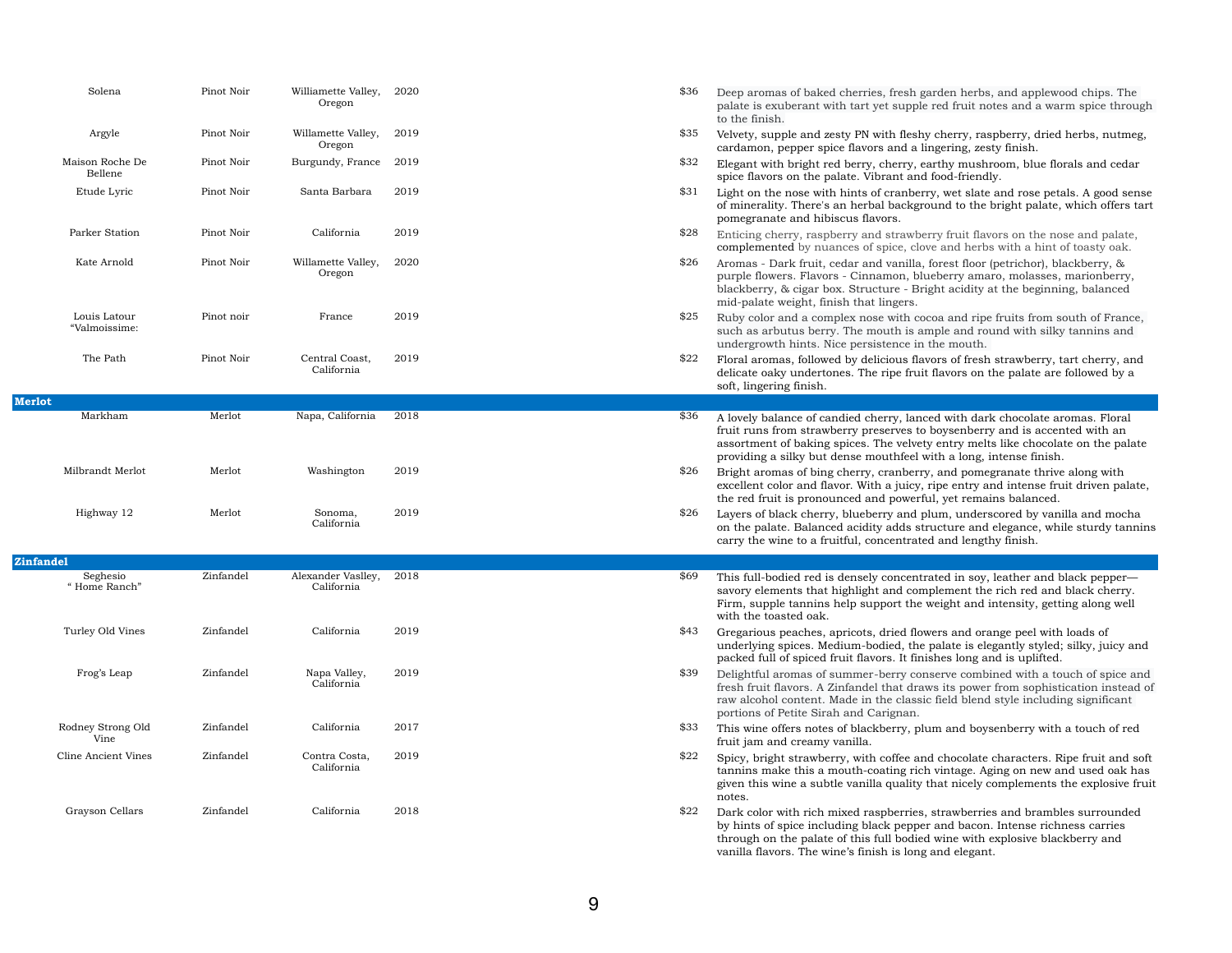| Federalist                                  | Zinfandel                                                                          | Lodi, California                | 2018 |                        |                | \$24  | Purple hue. Aromas of red fruits (str<br>cinnamon spice. A good entrance, fu<br>of strawberry and cinnamon flavors.<br>acidity.                                                                        |
|---------------------------------------------|------------------------------------------------------------------------------------|---------------------------------|------|------------------------|----------------|-------|--------------------------------------------------------------------------------------------------------------------------------------------------------------------------------------------------------|
| <b>Red Blends/ Other Reds</b>               |                                                                                    |                                 |      |                        |                |       |                                                                                                                                                                                                        |
| L Aventure<br><b>Estate Cuvee</b>           | Cabernet Sauvignon,<br>Syrah, Petite Verdot                                        | Paso Robles,<br>California      | 2018 | 100 pts Jed<br>Dunnick |                | \$130 | Deep, glass-staining violet. Powerful<br>cherry liqueur, incense and pipe tob<br>pick up suggestions of mocha and ex<br>concentrated black/blue fruit, cherr<br>flavors; a spicy flourish emerges as t |
| Buoncristiani OPC                           | Cabernet Sauvignon,<br>Syrah, Malbec, Merlot                                       | Napa Valley,<br>California      | 2016 |                        |                | \$79  | Layers of cherry, creme de cassis, m<br>come together in this wine that meld<br>perfect harmony.                                                                                                       |
| Laird Family Estates<br>"Jillian's blend"   | Cabernet<br>Sauvignon, Syrah,<br>Merlot, Malbec, Petite<br>Verdot                  | Napa Valley,<br>California      | 2015 |                        |                | \$73  | Prominent black cherry, cedar and li<br>Full bodied and moderate in acidity,                                                                                                                           |
| Hunter Glenn                                | Cabernet Sauvignon,<br>Merlot, Syrah                                               | Napa Valley,<br>California      | 2018 |                        |                | \$73  | Deep scarlet red that lends to its ref<br>oregano and cherry cobbler brood fro<br>bourbon vanilla prove perfect integra<br>Napa Valley red wine, driven by Bing<br>and cinnamon.                       |
| Caravan                                     | Cabernet Sauvignon,<br>Cabernet Franc,<br>Merlot, Malbec                           | Napa Valley,<br>California      | 2018 |                        |                | \$61  | Decadent flavors of plum, fig jam, bl<br>a silky, sleek frame. Notes of spiced<br>intrigue, harmonizing with the wine'<br>energetic, and exceptionally round a<br>from a textbook growing season.      |
| Meprice Myers<br>"Beautiful Earth Red"      | Syrah, Cabernet<br>Sauvignon,<br>Grenache,                                         | Paso Robles,<br>California      | 2017 |                        | Close out \$45 | \$59  | Aromas of black currant, cola and so<br>black raspberry and lavender onto a<br>with time.                                                                                                              |
| Calluna Vineyards<br>CVC Red Cuvee          | Merlot, Cabernet<br>Sauvignon, Cabernet<br>Franc, Malbec, and<br>Petit Verdot.     | Chalk Hill,<br>California       | 2017 |                        |                | \$57  | Produces intense fruit in a wine with<br>moderate alcohol levels. The blend e<br>elegance of Merlot and Cabernet Fra<br>Petit Verdot.                                                                  |
| Melville                                    | Syrah                                                                              | Santa Rita Hills,<br>California | 2018 |                        |                | \$56  | Saturated purple color to go with a l<br>ground pepper, crushed violets, and<br>and beautifully balanced, with both                                                                                    |
| Trione Vineyards<br>Henry's Red Blend       | Cabernet Sauvignon,<br>Merlot, Petite<br>Verdot, Cabernet<br>Franc, Malbec         | Alexander Valley,<br>California | 2016 |                        |                | \$53  | Bordeaux-style wine. Cabernet Sauv<br>elegantly together in this rich and in<br>textures. Petit Verdot, Cabernet Fran<br>adding just that extra je ne sais quot                                        |
| Materra Cunat Family<br>Vineyard" Midnight" | Malbec, Petite Verdot,<br>Merlot                                                   | Napa Valley,<br>California      | 2017 |                        |                | \$52  | Sanguine, earthy and aromatic in la<br>soft, supple palate of thick, plummy<br>approachability and full-bodied riper                                                                                   |
| Boekenhoutskloof<br>Chocolate Block         | Syrah, Granache,<br>Cinsault, Cabernet<br>Sauvignon, Viognier                      | South Africa                    | 2016 |                        |                | \$52  | Quite a bit of fruit, offering a mix of<br>wrapped with ample licorice and swe<br>adds range on the finish.                                                                                            |
| The Prisoner                                | Zinfandel, Cabernet<br>Sauvignon, Petite Sirah,<br>Syrah, and Charbono.            | Oakville,<br>California         | 2019 |                        |                | \$51  | Aromas of bing cherry, dark chocola<br>ripe raspberry, boysenberry, pomegr<br>smooth and luscious finish.                                                                                              |
| Harvey & Harriet                            | Cabernet Sauvignon,<br>Syrah, Petite Sirah,<br>Cabernet Franc,<br>Malbec and Petit | Paso Robles,<br>California      | 2018 |                        |                | \$46  | Deep ruby-black in color, it has a ve<br>crème de cassis, blackcurrant bud, t<br>lilac, cardamom and baking spices.                                                                                    |

(strawberry and plum), black pepper, and full-bodied, good mid-palate, juicy with notes ors. A good tannin structure and nice cleansing

rful, mineral- and smoke-accented blueberry, tobacco aromas show outstanding definition and d exotic spices with air. Offers deeply herry-vanilla, espresso and bitter chocolate as the wine stretches out.

s, mocha, spicebox, tobacco, and sweet oak come nelds power, finesse, and sophistication in

nd licorice flavors, along with a streak of tobacco.

refined elegance. Aromas of pink peppercorn, d from the glass, while a bouquet of fine cedar of tegration of oak. The first sip shows it's a classic Bing cherry, brûléed sugar, with hints of violet

, blackberry compote, and chocolate ganache on ced chai, dried currants, and cinnamon add ine's core profile of Cabernet Sauvignon. Bright, red and concentrated – this is a remarkable wine

d seared wood to emerge. The palate combines to a taut frame of tannins that release their grip

with balancing acidity, round tannins and nd expresses the power of Cabernet Sauvignon, Franc, and a bit of showiness from Malbec and

a huge nose of smoked black fruits, beef blood, and bacon fat. It's rich, full-bodied, concentrated, oth tannins and acidity

Sauvignon and Merlot are dominate but dance d inviting combination of aromas, flavors, and Franc and Malbec round out the ensemble

n lavender, this wine invites one in, providing a imy blue fruit and dried herb. It offers ripeness.

of currant, raspberry and plum paste flavors, sweet spice notes. A streak of singed vanilla

colate, clove, and roasted fig. Persistent flavors of regranate, and vanilla linger harmoniously for a

a very layered nose with aromas of exotic spices, ad, tar and tilled black soil with hints of violet,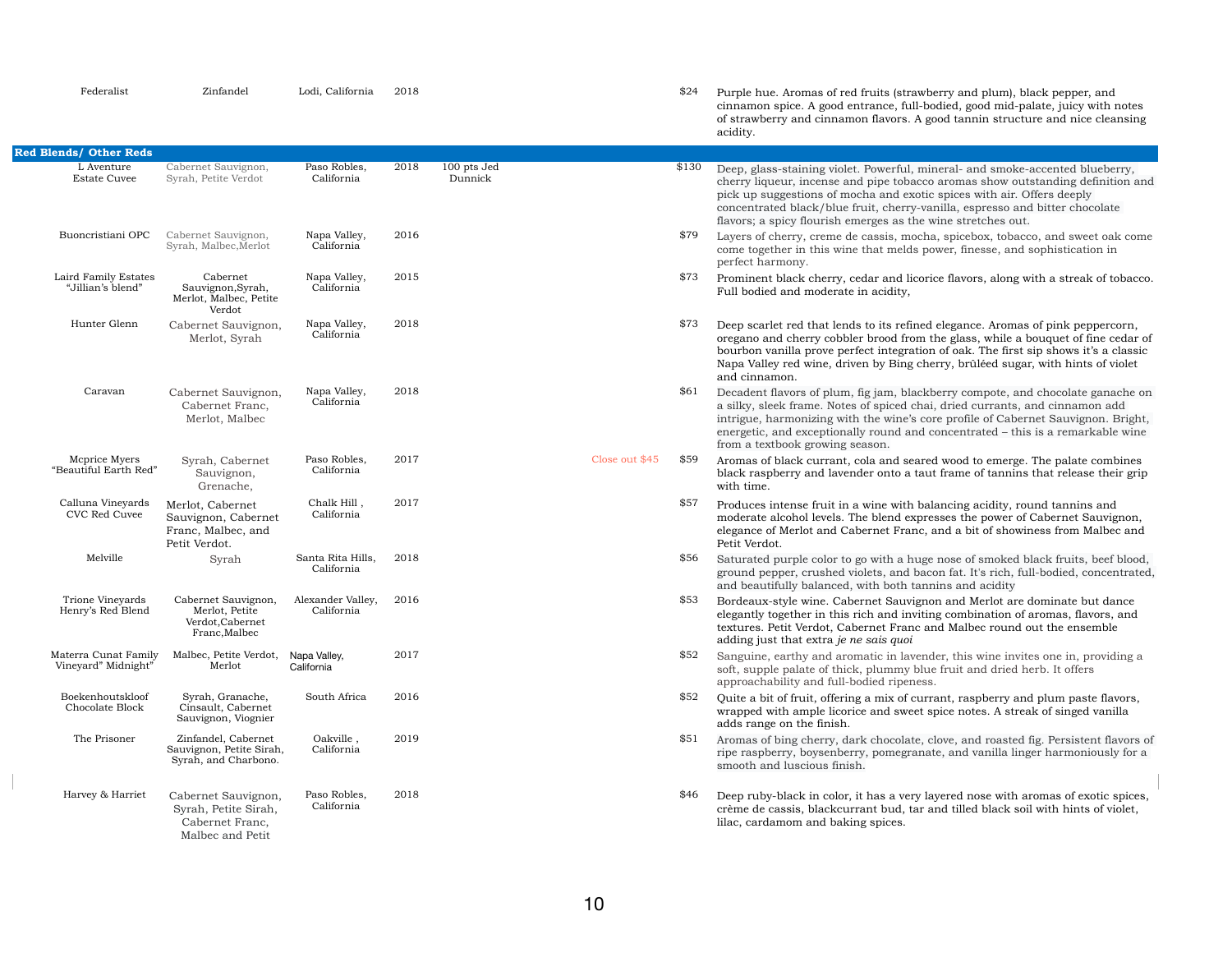chocolate note is very modern. The elegant, moderately dry tannins and the

\$40 This is a proprietary blend of 38% Cabernet Sauvignon, 31% Merlot, 10% Petite Verdot, 8% Cabernet Franc, 8% Syrah and 5% Malbec. Part bright red and black currant, part dried herb and spice, it's softly integrated and layered, never heavy.

25% Malbec, Cabernet's more savory side is on display initially, with notes of savory herb, green pepper, blood orange and plum. Plum and blue fruit flavors

\$32 Aromas of dark berry and cherry as well as caramel, cocoa and vanilla on the nose. There's a grip to the sip, which carries generous flavors of baked

\$31 Notes of black currant, plum and orange twist. Pleasingly pure blue and black fruit flavors follow. Whatever oak is on this wine is way far in the background

earth. Framed by solid tannins and bright acidity, the palate runs through

Close out  $$25$  \$31 A spicy nose is balanced with intense flavors of plum, raspberry, blackberry, black currant, and anise. Dark raisins dusted with black pepper fill the core of

 $$28$  Lavish flavors of cherries and baking chocolate, this wine has granular tannins

 $$25$  Bold flavors and aromas of blackberries, blueberries and mocha. A big luscious,

Zinfandel, Petite Sirah, Syrah and multiple other reds in an expression of

 $25$  Dark red color with intense black cherry aromas, blueberries, and cherry cola as an immediate impression. With aeration nuances of ripe plums, vanilla and cocoa

 $$25$  Aromas of dark berries and spice. Ruminating flavors of blackberry, raspberry

| Paraduxx Red                                                 | Cabernet Sauvignon,<br>Zinfandel, Petite Verdot,<br>Merlot                        | Napa Valley,<br>California             | 2018 |
|--------------------------------------------------------------|-----------------------------------------------------------------------------------|----------------------------------------|------|
| Gorman<br>The devil makes three                              | Cabernet Sauvignon,<br>Malbec                                                     | Columbia Valley<br>Washington          | 2020 |
| <b>Blue Rock</b><br><b>Baby Blue</b>                         | Cabernet Sauvignon,<br>Merlot, Petite Verdot,<br>Cabernet Franc, Syrah,<br>Malbec | Sonoma,<br>California                  | 2018 |
| Dauo Pessimist                                               | Petite Syrah, Zinfandel,<br>Syrah, Lagrein                                        | Paso<br>Robles, California             | 2018 |
| Tooth & Nail<br>The Squad                                    | Cabernet Sauvignon,<br>Merlot, Petite Syrah                                       | Paso<br>Robles, California             | 2020 |
| Angels & Cowboys.<br>Red Blend                               | Zinfandel, petite sirah,<br>syrah                                                 | Sonoma,<br>California                  | 2019 |
| City Limit<br>Detour                                         | Cabernet sauvignon,<br>Merlot                                                     | Columbia Valley<br>Washington          | 2019 |
| Chalk Hill<br>Red<br>Blend                                   | Cabernet Sauvignon,<br>Malbec, Zinfandel,<br>Merlot                               | Sonoma,<br>California                  | 2017 |
| <b>Brassfield Estate</b><br>Vineyards, Eruption<br>Red Blend | Petite Sirah, Syrah,<br>Malbec, Mourvedre,<br>Grenache                            | California                             | 2017 |
| Conundrum Red                                                | Petite Sirah,<br>Zinfandel and<br>Cabernet Sauvignon                              | California                             | 2019 |
| Cline                                                        | Petite Syrah                                                                      | Contra Costa<br>County,<br>Caliifornia | 2019 |
| Old Patch Red                                                | Zinfandel, Petite Sirah,<br>Syrah, Carignane                                      | Geyserville,<br>California             | 2019 |
| Skullflower                                                  | Zinfandel, Syrah, Petite<br>Sirah                                                 | Mendocino,<br>California               | 2017 |
| Rowdy Bush                                                   | Petite Syrah                                                                      | Lodi, California                       | 2019 |

 $$22$  Bold, ripe and fruity, this full-bodied wine is focused on blackberry and blueberry flavors and accented by dark chocolate and baking spices for a nicely complex

\$44 Rich, yet well balanced. Its jammy berry aromas are creamy but also a touch reedy. On the palate, dark black fruit flavors show their herbal, peppery side. It

\$44 A very intense nose of blackberries, mulberries, violet extract, charcuterie, Indian spices and really flamboyant licorice. Full body, lots of juicy, grainy tannins,

\$36 Peppery black cherry and blackberry aromas blend in secondary aromas of

highlights. Warm cherry pie, molasses and aromatic cloves fill the glass. Hints of vanilla and oak mingle in the background. On the palate, bright cherry, oriental spice and subtle baking spices elegantly express the depth and complexity of the Sonoma Coast AVA. This wine offers a juicy and full bodied mouthfeel that leads

- $$47$  An unusually minty cabernet for a modern Napa wine, but the delicate bittercrispness at the long finish make this wine super food-friendly.
- \$43 All of the fruit for this wine comes from the Horse Heaven Hills. Blended with follow.
- 
- $$35$  Rich, lush aromas of black cherry, vanilla cream and caramel, with a hint of similar fruit and spice flavors with plenty of power.
- blackberry, licorice and a dusting of herbs.
- \$31 Big and juicy in brawny black fruit and generous oak, this blends together ripeness and tannin.
- 
- $$31$  Hints at the aromas and flavors with its alluring dark red color with purple into a finish of soft tannins accented by sweet vanilla oak."
	- this full-bodied and soft, lush wine.
- that provide a smooth and grippy character.
- extraordinary wine wine fruit intensity and a long lingering finish.
- are showing with slight dose of oak and toast.
- and spicy cocoa. Dry, fruit-forward and delicious.
- and layered effect.
- \$50 Incredible deep purple red color. Loads of spice and black and red cherry aromas with notes of chocolate. The berry flavors really pop on the palate
- finishes plush.
- tangy acidity, tons of dark plum fruit and a long chewy finish.
- candied red fruits and jerky

| Argentina, Chile, Portugal           |                                            |                       |      |
|--------------------------------------|--------------------------------------------|-----------------------|------|
| Luca<br>Old Vine                     | Malbec                                     | Mendoza,<br>Argentina | 2018 |
| Decero<br>Owl and the Dust Devil     | Cabernet, Malbec,<br>Petite Verdot, Tannat | Argentina             | 2015 |
| Norton Privada                       | Malbec, Cabernet<br>Sauvignon, Merlot      | Mendoza,<br>Argentina | 2016 |
| Gasuchezco "Plata".<br>Grand Reserva | Malbec                                     | Mendoza,<br>Argentina | 2017 |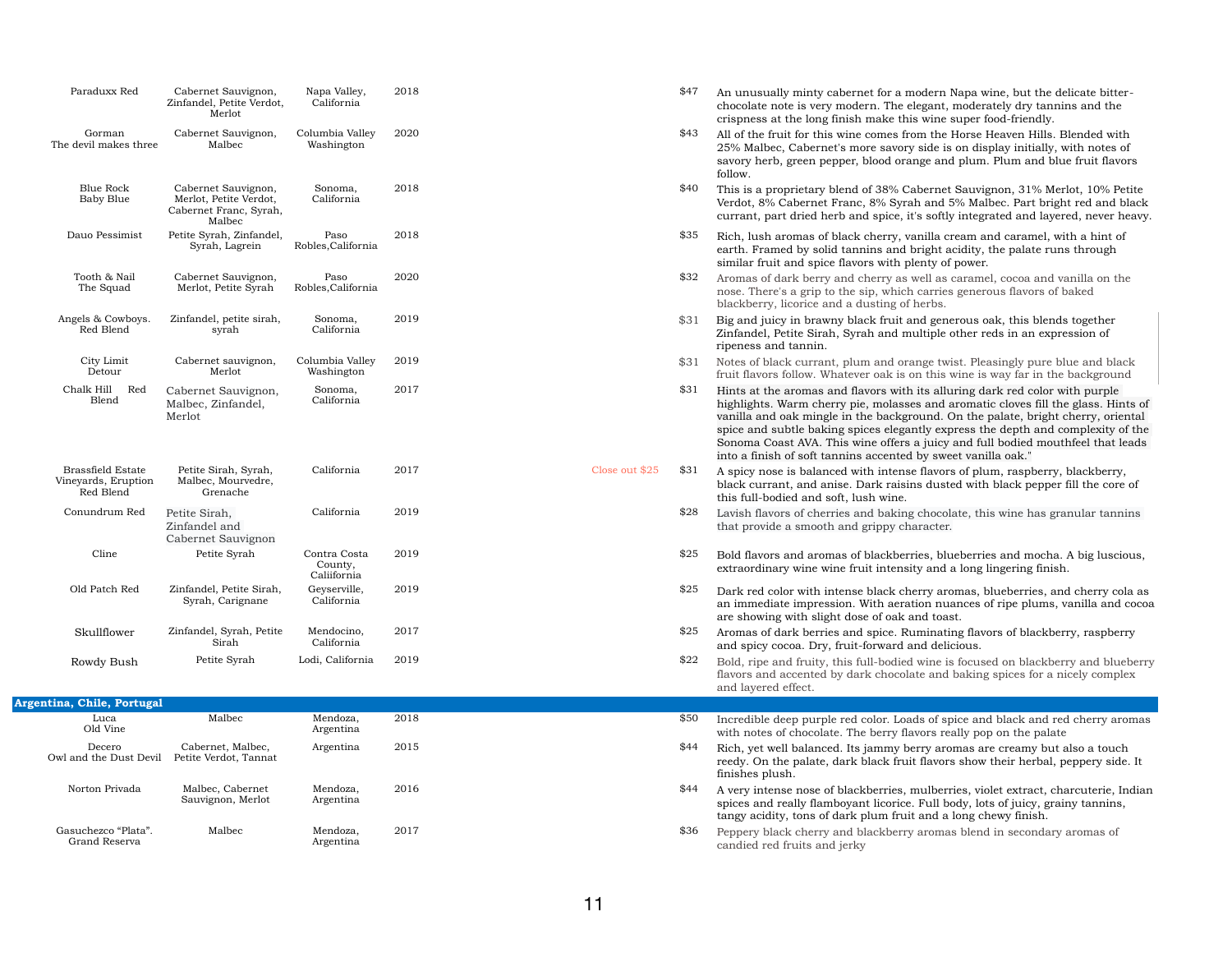|               | Montes Alpha                        | Cabernet Sauvignon                                      | Colchagua, Chile            | 2016 |                | \$36 | Smoky aromas of berry fruits and<br>palate. Herbal berry and saucy p                                                                               |
|---------------|-------------------------------------|---------------------------------------------------------|-----------------------------|------|----------------|------|----------------------------------------------------------------------------------------------------------------------------------------------------|
|               | Clos de los Siete                   | Malbec, Merlot,<br>Cabernet Sauvignon,<br>Syrah         | Valle de Uco,<br>Argentina  | 2018 |                | \$35 | A fine and fresh wine with bluebe<br>focused. Linear and tight texture                                                                             |
|               | Tikal Patriota                      | Malbec, Bonarda                                         | Mendoza,<br>Argentina       | 2018 |                | \$32 | Aromas of lavender, crushed blac<br>medium-bodied with firm, fine-gi<br>juicy with a fragrant, lightly mea                                         |
|               | Errazuriz Max                       | Cabernet Sauvignon                                      | Chile                       | 2018 |                | \$29 | Aromas of red fruits, tobacco, ch<br>peppermint, are all framed by ele<br>palate delivers sour cherry, raspl<br>chocolate and nutmeg               |
|               | Montes "Twins"<br>Red Blend         | Cabernet Sauvignon,<br>Syrah, Tempranillo,<br>Carmenere | Chile                       | 2017 |                | \$28 | Blackcurrants, blueberries, bitte:<br>mouth-filling, creamy palate that<br>finish is juicy yet dry and rather                                      |
|               | La Posta "Pizzella "                | Malbec                                                  | Mendoza,<br>Argentina       | 2019 |                | \$28 | A big and smoky nose comes with<br>the palate, this beefy Malbec is d<br>but dark flavors of blackberry an                                         |
|               | Gauchezco Estate                    | Malbec                                                  | Mendoza,<br>Argentina       | 2019 |                | \$28 | An intense and lively deep red-pu<br>fig and raisins along with floral n                                                                           |
|               | Llama.<br>Old Vine                  | Malbec                                                  | Mendoza,<br>Argentina       | 2019 |                | \$28 | Attractive dark cherry-red color y<br>Fruity aromas of cherries, blackb<br>background of fine toasty hints f                                       |
|               | Silk & Spice                        | Touriga Nacional,<br>Alicante Bouschet,<br>Baga         | Portugul                    | 2019 |                | \$25 | Intense, deep ruby color, with a l<br>cooked black fruits. Sweet notes<br>impression in the mouth is rich a                                        |
|               | Clos de Argentina<br>Reserva        | Cabernet Sauvignon                                      | Mendoza,<br>Argentina       | 2016 | Close out \$16 | \$22 | Solid berry aromas are nothing o<br>nose on this Cabernet. A lively pa<br>flavors are bright. A peppery her                                        |
|               | La Posta Red Blend                  | Malbec, Bonarda,<br>Syrah                               | Mendoza,<br>Argentina       | 2019 |                | \$22 | Aromas of red cherries and raspl<br>first sip washes broadly across tl<br>viscous mouthfeel keeps the flave<br>oak keep the fruit flavors fresh as |
|               | Australia, New Zeasland             |                                                         |                             |      |                |      |                                                                                                                                                    |
|               | Two Hands -Gnarly<br>Dude           | Shiraz                                                  | Australia                   | 2018 |                | \$61 | A complex, spicy bouquet of red<br>mint. It's medium-bodied, round<br>tons of personality, and a good fi                                           |
|               | Delinquente<br><b>Bullet Dodger</b> | Montepulciano                                           | Riverland,<br>Australia     | 2019 |                | \$33 | Oozes brambly blackberry fruit,<br>palate is silky smooth and mediu<br>savory finish.                                                              |
|               | D'Arenberg<br>The Laughing Magpie   | Shiraz, Viognier                                        | McLaren Vale,<br>Australia  | 2015 | Close out \$30 | \$44 | Loads of plum and black berry of<br>adding exotic notes of spiced apr<br>graphite and dried herbs. It's lus<br>moderate acidity.                   |
|               | First Drop Wines<br>Mother's Milk   | Shiraz                                                  | Australia                   | 2018 |                | \$30 | Appealing aromas of tangy plum<br>and a leathery oaky note. It's full<br>Instead it offers bright fruit, lifted<br>herbal finish.                  |
| <b>France</b> |                                     | Grenache, Mourvedre,                                    | Rhone, France               | 2016 |                |      |                                                                                                                                                    |
|               | E Guigal<br>Chateauneuf Du Pape     | Syrah                                                   |                             |      |                | \$88 | A fresh, dark-cherry and stone n<br>has a very succulent, quite grain<br>concentrated and bold serving of                                          |
|               | La Parde de Haut-<br>Bailly         | Merlot, Cabernet<br>Sauvignon                           | Pessac Leognan,<br>Bordeaux | 2017 |                | \$87 | A high-toned bouquet with blueb<br>with ripe tannin, a hint of graphi                                                                              |

**France**

- d black currant lead to a fleshy, grabby, pulpy plum flavors finish with herbal notes.
- erries and fresh herbs. Medium body, refined and e. Very long and bright. Layered and delicious.
- ckberry, raspberry, dried herb and mocha. It's rained tannins and fresh acidity. Wonderfully ty character.
- erries and a soft spicy note, along with dill and egant notes of nuts, chocolate and cloves. The berry and a fresh blueberry note, followed by
- r chocolate and spices on the nose, then the t's supported by a wealth of soft tannins. The food-friendly.
- h spice and plenty of black fruit character. On trawing and sinewy, with hard tannins. Rough d plum finish with wood spice and coffee notes.
- urple color. Fruity notes of plum, raspberry, dry notes of violets. Complex and harmonious wine
- with violet hues. The nose shows great intensity. berries and plums stand out against a from aging in top-quality oak.
- bright red rim. The predominant flavors are ripe, of vanilla and hints of mocha. The first and full.
- cutting edge, but there's a sense of clarity to the alate is snappy, while spicy plum and currant bal note to the finish
- berries are infused with mocha and spice. Your he palate like a flood of sweet, fresh fruit and the ors lingering. The hints of baking spice and some nd lively
- and blue fruits, incense, cured ham, and hints of ed, and expansive, with a supple, soft texture, inish.
- tobacco, dried herbs, chocolate and coffee. The am bodied, with a soft line of tannins and a spicy,
- n the nose, with the small Viognier component ricots. There's lots of ripe plum flavors, alongside scious, soft, finishing with restrained tannin and
- and rhubarb, cola, ground pepper, dried mint bodied but steers clear of flash and muscle. d acidity, dusty, savory tannins and a dried
- hose with attractive purity of fruit here. The palate has a very and deeply ripe feel with a super rich, ripe dark plums and blackberries.
- berry and cassis. The palate is medium-bodied ite with ample blackberry and blueberry.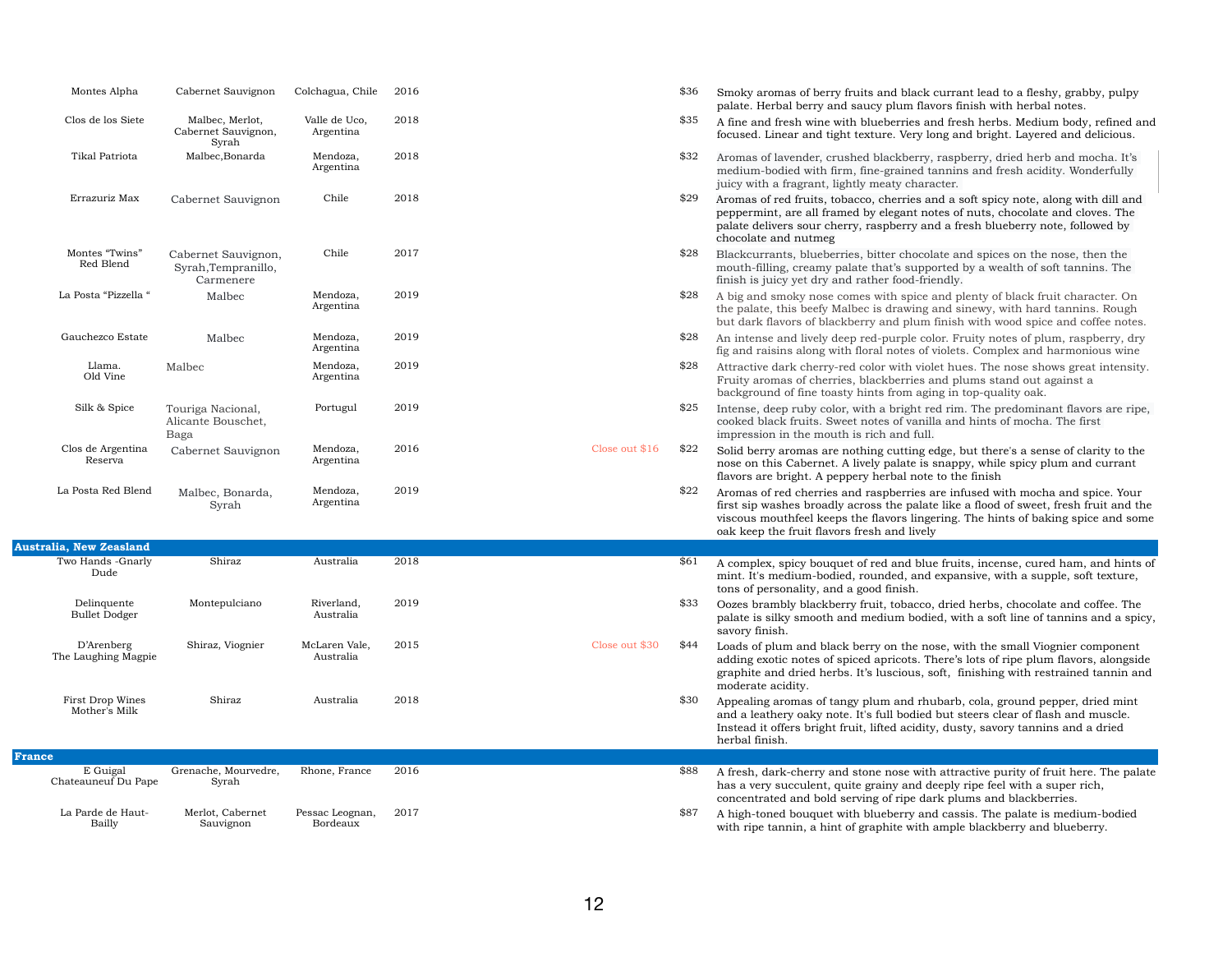|              | Chateau D Armailhac                           | Cabernet Sauvignon,<br>Merlot, Cabernet Franc,<br>Petit Verdot              | Pauillac,<br>Bordeaux, France | 2018 | \$85 | Dark in profile but very fresh, w<br>fruit that bristles with energy, fl<br>by sweet tobacco and singed ald                                     |
|--------------|-----------------------------------------------|-----------------------------------------------------------------------------|-------------------------------|------|------|-------------------------------------------------------------------------------------------------------------------------------------------------|
|              | La Tour de By                                 | Cabernet Sauvignon                                                          | Medoc, Bordeaux,<br>France    | 2015 | \$66 | Ripe wine gives attractive black-<br>allow it to age. It is a great food                                                                        |
|              | Domaine du Cayron<br>Gigondas                 | Grenache, Syrah,<br>Cinsault, Mourvedre                                     | Rhone, France                 | 2017 | \$66 | A core of fleshy plum and preser<br>palate, invigorated by spicy hits<br>finish.                                                                |
|              | Chateau La Tour de By                         | Cabernet Sauvignon,<br>Merlot, Petite Verdot                                | Medoc-Bordeaux,<br>France     | 2016 | \$50 | Sweet berries, plums, leather are<br>nice balance in the mouth. Softe                                                                           |
|              | Esprit de Pavie                               | Merlot, Cabernet Franc,<br>Cabernet Sauvignon                               | Bordeaux, France              | 2015 | \$49 | Opaque blue/black in color and<br>flowers, black raspberry and blu<br>of espresso and white chocolate<br>rich, with great structure.            |
|              | E Guigal Cote du<br>Rhône, (Rouge)            | Syrah, Grenache,<br>Mouverdre                                               | Cote du Rhône,<br>France      | 2016 | \$27 | Deep dark red and shiny dress.<br>Full-bodied wine, full and racy.<br>mouth. This wine is distinguish                                           |
|              | Gaspard                                       | Cabernet Franc                                                              | France                        | 2017 | \$26 | Soft with bright notes of raspber<br>making it great on its own as we                                                                           |
|              | Reserve D L'Abbe.<br>Cote du Rhone            | Syrah, Grenache,<br>Mouverdre                                               | Cote du Rhône,<br>France      | 2018 | \$25 | Smooth, medium bodied, aroma<br>cherries and tobacco, herbs and                                                                                 |
|              | Le Triporteur                                 | Grenache, Syrah,<br>Carrigan, Caladoc                                       | Cote du Rhône,<br>France      | 2019 | \$22 | Red cherry color with purple hir<br>currant flavors and on the palat                                                                            |
| <b>Italy</b> |                                               |                                                                             |                               |      |      |                                                                                                                                                 |
|              | Mauro Veglio Barolo<br>Galtera                | Nebbiolo                                                                    | Piedmont, Italy               | 2016 | \$99 | This full-bodied red offers aroma<br>of oak-driven spice. The concent<br>juicy black cherry, cranberry, lio<br>assertive, fine-grained tannins. |
|              | Masi Amarone<br>Costasera Riserva             | Corvina, Rondinella,<br>Molinara                                            | Veneto, Italy                 | 2013 | \$85 | This deep ruby-red wine has po<br>balsamic (anise, fennel, mint) tr<br>with bright acidity, the wine sho<br>cinnamon. Structured but noble      |
|              | Gaja Ca' Marcanda.<br>Magari                  | Cabernet<br>Sauvignon, Cabernet<br>Franc, Petite Verdot                     | Italy                         | 2018 | \$79 | Aromas of currants, orange peel<br>a medium to full body with pret<br>walnut and fresh terracotta.                                              |
|              | Batasiolo Barolo                              | Nebbiolo                                                                    | Piedmont, Italy               | 2016 | \$79 | Strawberry, meat, walnut and ta<br>fruit and tannins. Muscular, yet                                                                             |
|              | Avignonesi<br>Vino Nobile di<br>Montepulciano | Sangiovese                                                                  | Italy                         | 2015 | \$44 | Aromas of baking spice, mature<br>glass. Elegant and linear, the ta<br>anise and a hint of espresso alor                                        |
|              | Antiche Terre                                 | Amarone                                                                     | Verona , Italy                | 2016 | \$42 | Deep garnet with notes of plum<br>soft and slight aromatic lingerin                                                                             |
|              | Montepeloso A Quo                             | Montepulciano,<br>Cabernet Sauvignon,<br>Sangiovese, Marselan<br>,Alicante. | Tuscany, Italy                | 2019 | \$35 | Rich and explosive in the glass,<br>all in the gracious style of the ye<br>spice are front and center.                                          |
|              | Ca del Monte<br>Valpolicella                  | Corvina, Rondinella,<br>Molinara                                            | Negrar, Italy                 | 2016 | \$33 | Ruby red in color with a sparkle<br>violets, fruit, almonds, and a tou<br>delicious combination is elegant<br>oak at the finish.                |
|              | Rodano<br>Chianti Classico                    | Sangiovese                                                                  | Chianti, Italy                | 2018 | \$32 | Juicy red wine with aromas of b<br>hints of wet earth and tobacco.                                                                              |
|              | Femminile Singolare                           | Barbera                                                                     | Piedmont, Italy               | 2017 | \$32 | Red color with shades of ruby, in<br>spices and cocoa. Well-structure<br>flavorful.                                                             |

- zith a racy beam of black currant and black cherry lanked by a well-honed graphite edge and backed der notes throughout
- -currant flavors and a core of tannins that will wine: fruity, structured and sure to age well.
- rved-cherry flavors. It's rich and velvety on the of pepper and anise as well as a rambling granite
- nd wood on the nose. Fresh and darker fruit with er tannins and long mouth feeling.
- has abundant notes of forest floor, spring reflowers along with hints and blue aromatics along with hints The wine is beautifully constructed, full, and
- Nose of black fruits marked by notes of spices. Full- bodied winded, wery coated but present in the ed by its size, heat and aromatic intensity.
- rry, cherry and plum. The acid is light to medium. ell with food.
- atic with plum and cherry fruit. Plum jam, wood smoke
- nts, an intense nose with cherry and black te, notes of small sweet red fruits.

as of camphor, rose petal, forest berry and whiffs trated palate has a weightless elegance, doling out corice and tobacco set against youthfully

- werful, complex aromas of dried plums and aces. Quite dry (not sweet) on the palate, soft and bright acids bright acids wine shows flavors of baked cherry, chocolate and e, delicate tannins precede a long finish. and dried herbs, such as sage, follow through to
- ty fruit and a juicy, savory finish that shows
- ar aromas and flavors. It's full-bodied with rich there's elegance and polish to it
- plum and crushed aromatic herb lift out of the ut medium-bodied palate offers dried cherry, star ngside youthfully austere fine-grained tannins. n and cherry with hints of raspberry. Full-bodied, ig aftertaste
- with superb presence and tons of intensity, but ear. Crushed flowers, sweet red berry fruit and
- of garnet. The nose is a potpourri of iris and uch of spice that wraps it warmly together. The in the mouth - soft and silky with a balance of
- black fruit, notes of violets and wild herbs, and On the palate it's very fruity, delicate and elegant. ntense aroma with notes of blackberry, red fruit, ed, with solid and tasty tannins, persistent and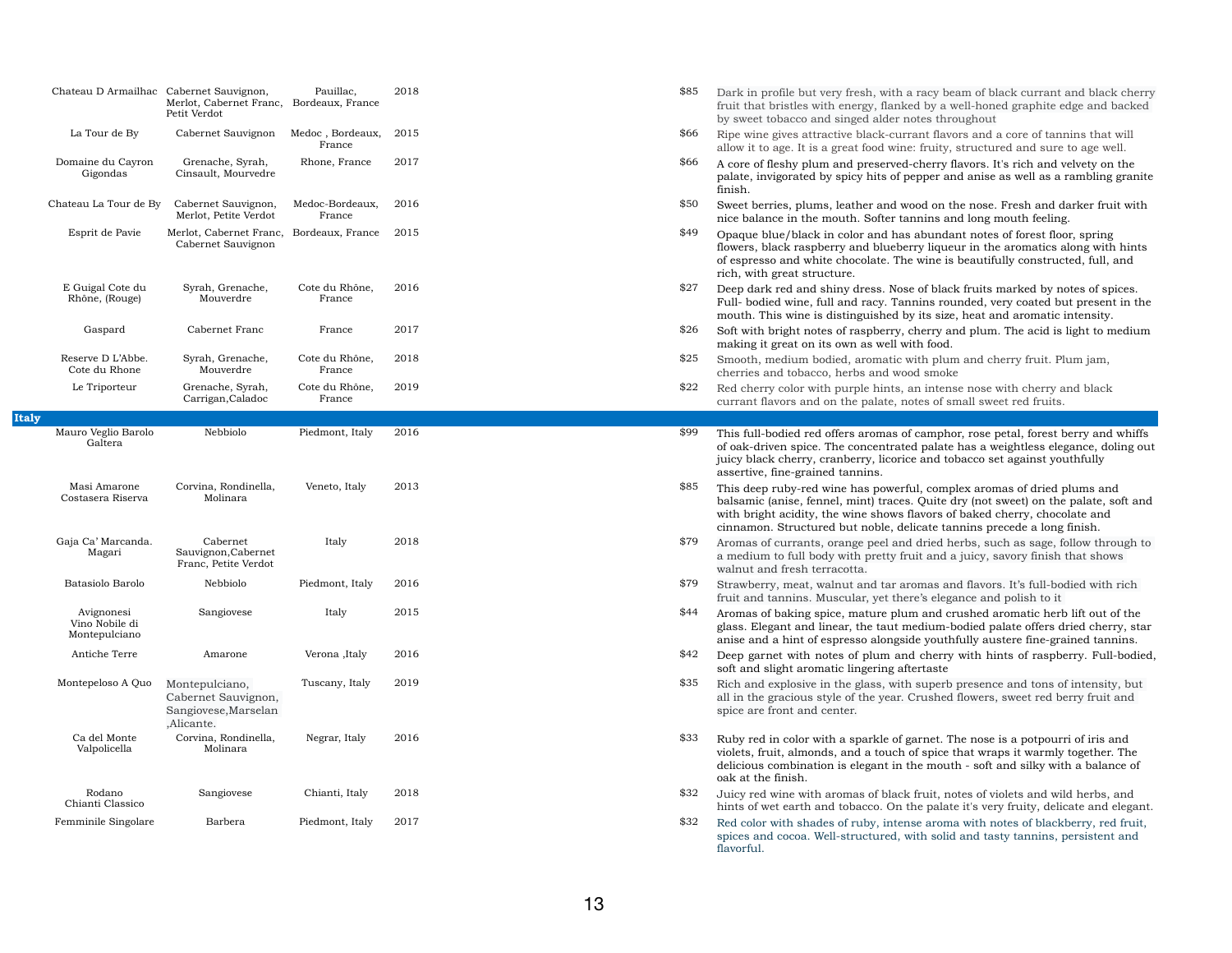| Altromondo                                    | Grignolino                               | Piedmont, Italy | 2020      | \$32<br>Fresh and fruity aromas, with notes of spices and fresh fruit. Soft,<br>freshness and delicate, juicy, enveloping tannins.                                                                                                       |
|-----------------------------------------------|------------------------------------------|-----------------|-----------|------------------------------------------------------------------------------------------------------------------------------------------------------------------------------------------------------------------------------------------|
| Poggio al Tufo<br>Rompicollo                  | Sangiovese, Cabernet<br>Sauvignon        | Tuscany, Italy  | 2017      | \$31<br>Reminiscent of wild berry, chopped herb and a hint of eucalyptus.<br>accessible palate mirrors the nose, offering juicy Maraca cherry, ch<br>and a hint of spice alongside rounded tannins.                                      |
| Casa Marrone<br>"Appassimento" Rosso          | Negroamaro, Malvasia<br>Nera, Merlot     | Puglia, Italy   | 2019      | \$28<br>Rich in aromas of coconut and vanilla. It's soft and supple on the p<br>juicy acidity lifting it up. A tangy core of red-berry and blackberry<br>nice counterpoint to the heavy-handed warm spice tones.                         |
| Carpineto Dogajolo                            | Sangiovese, Cabernet<br>Sauvignon        | Tuscany, Italky | 2019      | \$25<br>Aromas suggesting of dark-berry, violet and a hint of kitchen spice<br>bodied simple palate shows black cherry, dried plum and a hint of<br>soft tannins.                                                                        |
| Bruni Poggio D" Elba                          | Sangiovese, Cabernet<br>Sauvignon        | Italy           | 2020      | \$25<br>Aromas of ripe black-skinned fruit and cooking spice. The straight<br>offers black currant, nutmeg and vanilla alongside solid tannins.                                                                                          |
| Cappone Chianti<br>Classico                   | Chianti                                  | Tuscany, Italy  | 2017      | \$25<br>Notes of red cherry, cranberry and mineral aromas. It's smooth, m<br>and dry with vibrant red fruit flavors, soft tannins and bright acidi                                                                                       |
| Gianfranco<br>Alessandria Dolcetto d'<br>Alba | Dolcetto                                 | Piedmont, Italy | 2019      | \$21<br>Blackberry, cassis, firm tannins, medium body and medium acidi                                                                                                                                                                   |
| <b>Spain</b>                                  |                                          |                 |           |                                                                                                                                                                                                                                          |
| Vall Llach<br>"Porrera"                       | Cariñena, Garnacha                       | Priorat, Spain  | 2015      | \$66<br>Raspberry, currant and kirsch mingle with savory herb, espresso a<br>notes, supported by muscular but well-integrated tannins and eno<br>keep the heady flavors in balance.                                                      |
| Bodegas Muga Reserva                          | Tempranillo                              | Rioja, Spain    | 2016      | \$59<br>This is really tight and powerful with gorgeous tannins and solid fr<br>tight and composed. Wet earth, smoked meat and hints of black tr<br>long and powerful.                                                                   |
| Alto Moncayo.<br>Veraton                      | Garnacha                                 | Spain           | 2018      | \$49<br>Inky ruby. A deeply perfumed bouquet evokes ripe dark berries, in<br>candied flowers, with a smoky mineral overtone and a hint of oak a<br>dark fruit liqueur and cherry cola flavors coat the palate and show<br>concentration. |
| Perez Pascuas                                 | Tempranillo                              | Spain           | 2017      | \$39<br>Cherry red color, an enticing oak spiced scent of fruit aromas, soft                                                                                                                                                             |
| El Pedrosal<br>Crienza                        |                                          |                 |           | integrated with great character and a long elegant seamless finish.                                                                                                                                                                      |
| Petalos                                       | Mencia                                   | Bierzo, Spain   | 2018      | \$38<br>Expressive black cherry, currant, licorice, mineral and smoke ming<br>focused red. The texture is gentle but firm, well-integrated tannins<br>acidity.                                                                           |
| Faustino V Reserva                            | Tempranillo, Mazuelo                     | Rioja, Spain    | 2011      | \$31<br>Berry and plum aromas are so ripe that raisin enters the picture.<br>medium to full, with soft acidity. Flavors of chocolate and wood sp.<br>with ripe berry fruit, while a full, long finish deals mocha and raisi              |
| Borsao Zarihs                                 | Syrah                                    | Spain           | 2016      | \$35<br>A brambly blackberry nose with dark cherries and a tarry edge, to<br>has cola, smoky, savory appeal and a dark-chocolate and dark-che                                                                                            |
| Juan Gil.<br>Red Blend                        | Cabernet Sauvignon,<br>Monastrell, Syrah | Jumilla, Spain  | 2019      | \$32<br>Ripe, oaky, baked aromas of blackberry, coconut and graphite acc<br>lush, sticky palate. This tastes candied and intensely ripe, with car<br>blackberry flavors that end with brown sugar and blueberry notes.                   |
| Goru Gold<br>Red Blend                        | Monastrell, Syrah,<br>cabernet Sauvignon | Jumilla, Spain  | 2017      | \$25<br>Tastes smooth and almost a bit sweet with continuing licorice and<br>notes in this dry wine. It also has plenty of vanilla in the mouth                                                                                          |
| Atteca                                        | Garnacha                                 | Ateca, Spain    | 2017      | \$25<br>Rich morello cherry and plum flavors are accented by mint, orange<br>sassafras notes in this expressive red, which has soft tannins, juic<br>smoky finish.                                                                       |
| Esteban Martin                                | Garnacha, Syrah                          | Spain           | 2018      | \$25<br>Cherry and plum aromas comes with a floral twist and mild green<br>cherry and green-herb flavors finish dry, spicy and peppery, with a<br>prickly burn.                                                                          |
| <b>Champagne/Sparkling Wines</b>              |                                          |                 |           |                                                                                                                                                                                                                                          |
| Veuve Clicquot                                | Chardonnay, Pinot Noir,<br>Pinot Meunier | Reims, France   | <b>NV</b> | \$80<br>Reconciles two opposing factors - strength and silkiness - and to h<br>perfect balance with aromatic intensity and a lot of freshness.                                                                                           |

- tes of spices and fresh fruit. Soft, with lovely reloping tannins.
- ed herb and a hint of eucalyptus. The smooth, e, offering juicy Maraca cherry, chopped mint nded tannins.
- inilla. It's soft and supple on the palate, with core of red-berry and blackberry fruit provides a anded warm spice tones.
- violet and a hint of kitchen spice. The lightcherry, dried plum and a hint of toast alongside
- it and cooking spice. The straightforward palate vanilla alongside solid tannins.
- d mineral aromas. It's smooth, medium bodied vors, soft tannins and bright acidity.
- medium body and medium acidity.

ingle with savory herb, espresso and mineral t well-integrated tannins and enough acidity to

- with gorgeous tannins and solid fruit. Full body. moked meat and hints of black truffles. Very
- uquet evokes ripe dark berries, incense and ineral overtone and a hint of oak spice. Powerful flavors coat the palate and show very good
- spiced scent of fruit aromas, soft and perfectly
- licorice, mineral and smoke mingle in this but firm, well-integrated tannins and racy
- be that raisin enters the picture. This feels Flavors of chocolate and wood spice share space long finish deals mocha and raisin notes. dark cherries and a tarry edge, too. The palate
- nd a dark-chocolate and dark-cherry core.
- kberry, coconut and graphite accurately set up a Indied and intensely ripe, with cassis and brown sugar and blueberry notes.
- weet with continuing licorice and chocolate plenty of vanilla in the mouth
- vors are accented by mint, orange peel and red, which has soft tannins, juicy acidity and
- with a floral twist and mild green notes. Plum, ish dry, spicy and peppery, with a touch of

strength and silkiness - and to hold them in ensity and a lot of freshness.